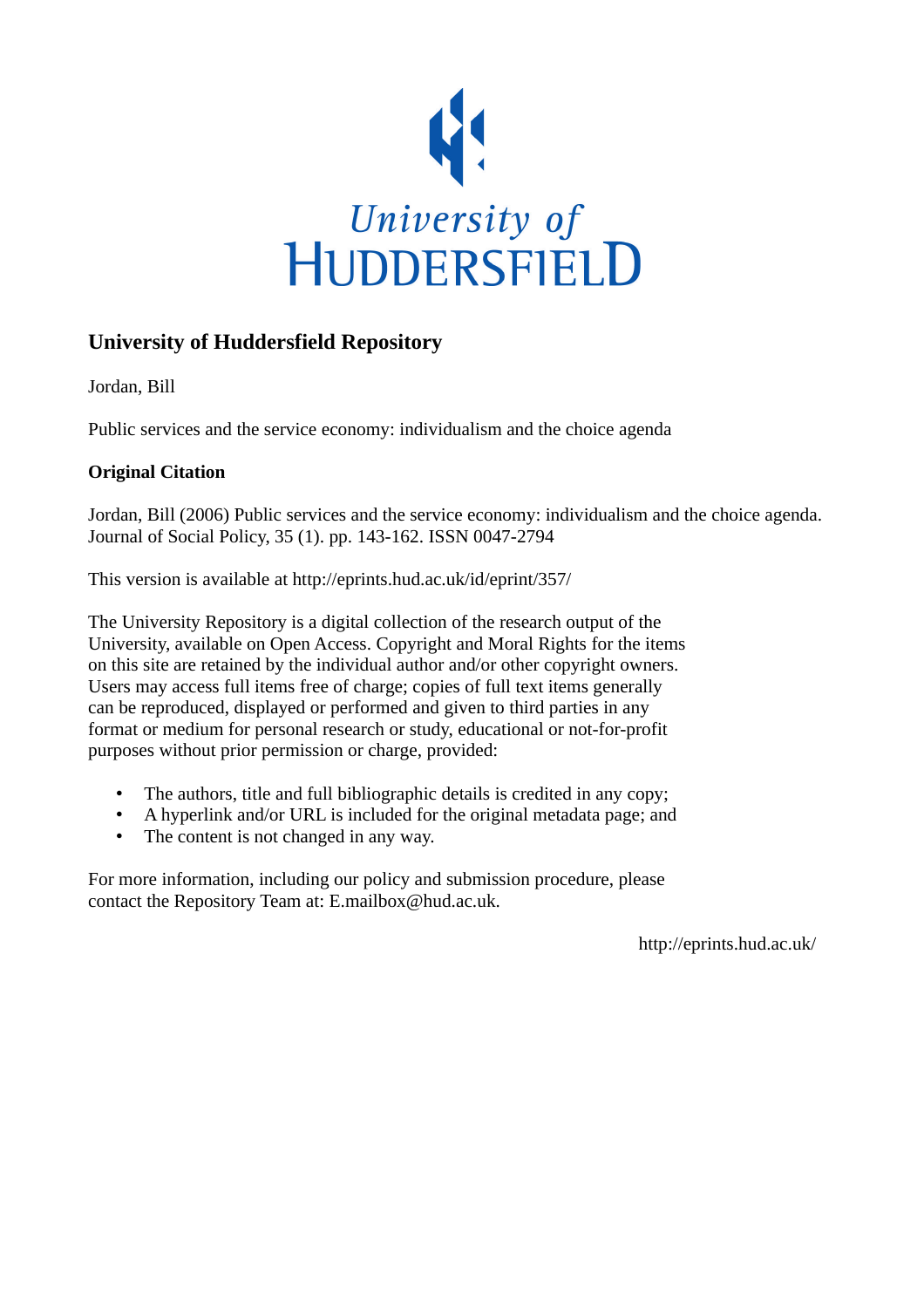# Public Services and the Service Economy: Individualism and the Choice Agenda

#### **BILL JORDAN**

*Department of Social Work, University of Plymouth, St Luke's Campus, Heavitree Road, Exeter EX1 2LU. email: Bill.Jordan@plymouth.ac.uk*

#### **Abstract**

This article argues that services have been under-theorised, in both welfare economics and social policy analysis. Programmes for opening up public services for competition and choice, and for widening the scope for 'targeted' services, treat them as analogous to goods. This ignores relational and contextual elements in human well-being, and the potentially crucial role of services in meeting such needs. The author calls for co-operation between economists and social policy analysts in filling this gap in welfare theory.

How are services different from goods? In what sense might all services be said to be *social*? In this article, I shall argue that economists have paid insufficient attention to the former question, and that social policy analysts now face a challenge to clarify the latter. These theoretical problems underlie important issues about the best balance between private and public services, and between universal and targeted elements of the latter, in present-day societies.

In the post-war period worldwide, the focus of both theory and policy was on public services as the infrastructure (or context) for appropriate interactions between equal and interdependent citizens (Dean, 2004, ch.1). During the past two decades, it has shifted to the opportunities and choices available to individuals in a 'mixed economy' of services. Theorists have sought to explain the changes in advanced capitalist regimes through the relationships between globalisation, individualisation and the service economy. They related constraints on national government spending to the transnational mobility of capital (Scharpf, 1999), and showed how these constraints could be partially offset by the growth of both private service employment (Esping-Andersen, 1990, 1996, 1999) and small enterprises (Stiglitz, 2002), but at the cost of greater inequalities of incomes (Iversen and Wren, 1998). Liberal, Christian Democratic and Social Democratic regimes have all, in their different ways, tried to adapt human resources to the requirements of mobile capital, while protecting their most vulnerable populations from the consequences of change. Services have been the terrain of this adaptation.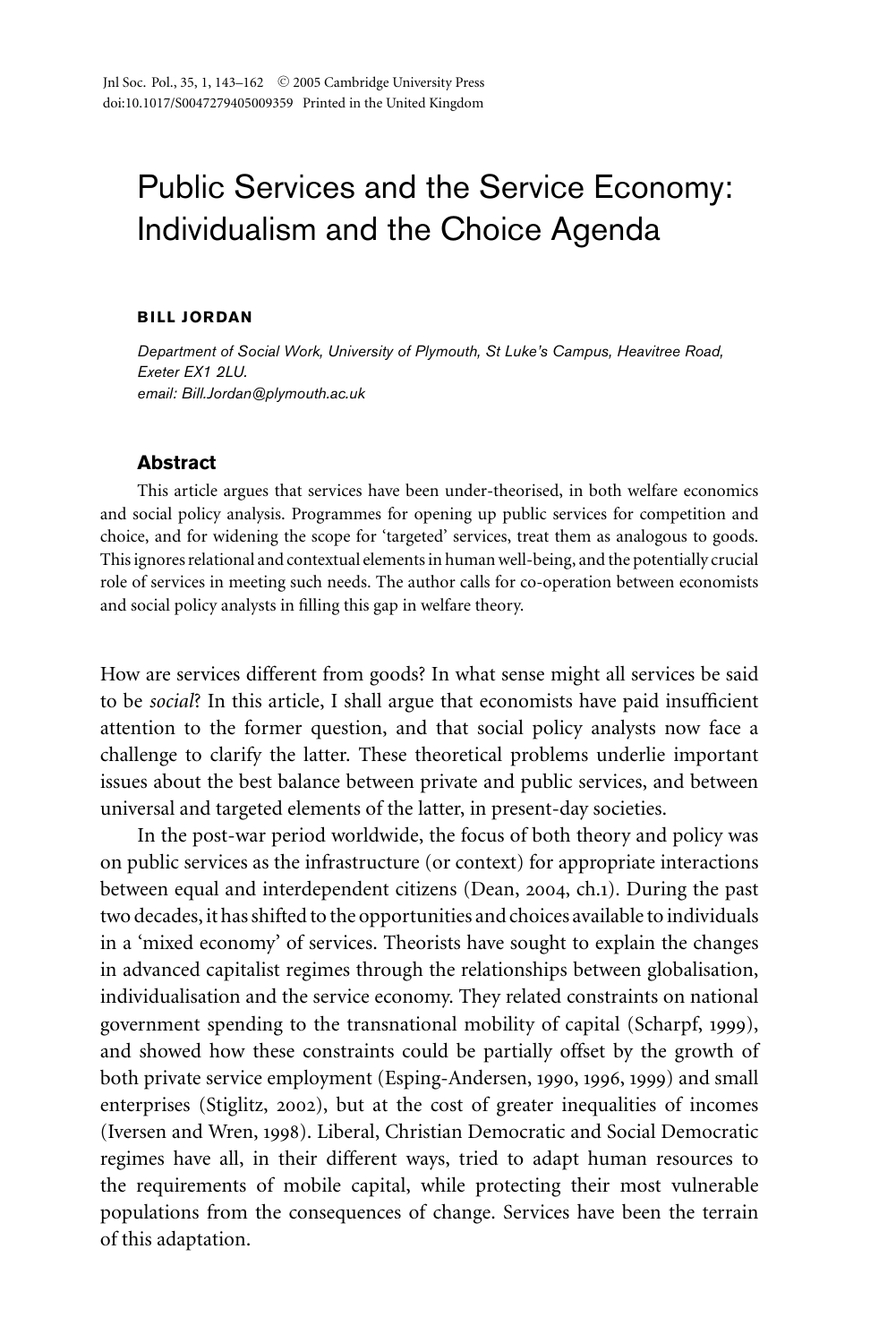My aim is to focus on the fundamental issues masked by this shift: the nature of services as economic phenomena, and the role of services within a context for human well-being. I shall show that the neglect of services in economic theory can be traced to the origins of political economy as a method of inquiry, and that social policy analysis has not been vigorous enough in identifying and tackling this omission. As a result, the production and consumption of services have come to be treated as analogous to those of goods, so that competition and choice now provide the principles for public sector reform programmes. An opportunity to re-examine these issues, and for co-operation between welfare economists and social policy analysts in search of a new paradigm, now surprisingly presents itself.

This takes the form of survey evidence on self-assessed 'happiness' (subjective well-being) among national populations (Helliwell, 2002). Mainstream economists now accept the findings of economic psychologists that, across the full range of First World countries, improvements in subjective well-being have for some 30 years not matched growth in personal or national incomes (Kahneman *et al*., 1999; Diener, 2000; Frey and Stutzer, 2000, 2002); indeed, these improvements seem to have stalled, at the point where average *per capita* GNP reaches about US\$15,000 per year, at current values (Layard, 2003, 2005). Hence, whatever it is in the transformation of these societies which has produced this outcome is common to all the three (or four) 'worlds of welfare capitalism', and all reform programmes.

According to conventional microeconomic analysis, this finding is, of course, theoretically impossible. In principle, higher incomes should always allow rational agents to improve their welfare by shifting to a superior point on their utility functions. In principle, they must always purchase goods and services which make them happier; if for some reason they cannot (for instance, because all desirable facilities would become overcrowded if they joined them), then *either* they should forgo the extra earnings (and enjoy more leisure), *or* they should save their money and wait until an entrepreneur creates new amenities.

So microeconomics itself cannot supply an explanation of what might lead citizens to work harder and spend more, even though neither the extra income nor the extra spending improves their welfare. Social research has provided important hints that the service economy sustains a culture of overwork (Bunting, 2004), and that the commercialisation of social relations leads to stress and insecurity (Lane, 2000; Pusey, 2003). I shall argue that these need to be integrated into an analysis of how human well-being requires a collective context for individual choice, and of the constituent features of a viable context.

I will take as the background to my argument the cultural shift in advanced economies towards individual autonomy, mobility and self-realisation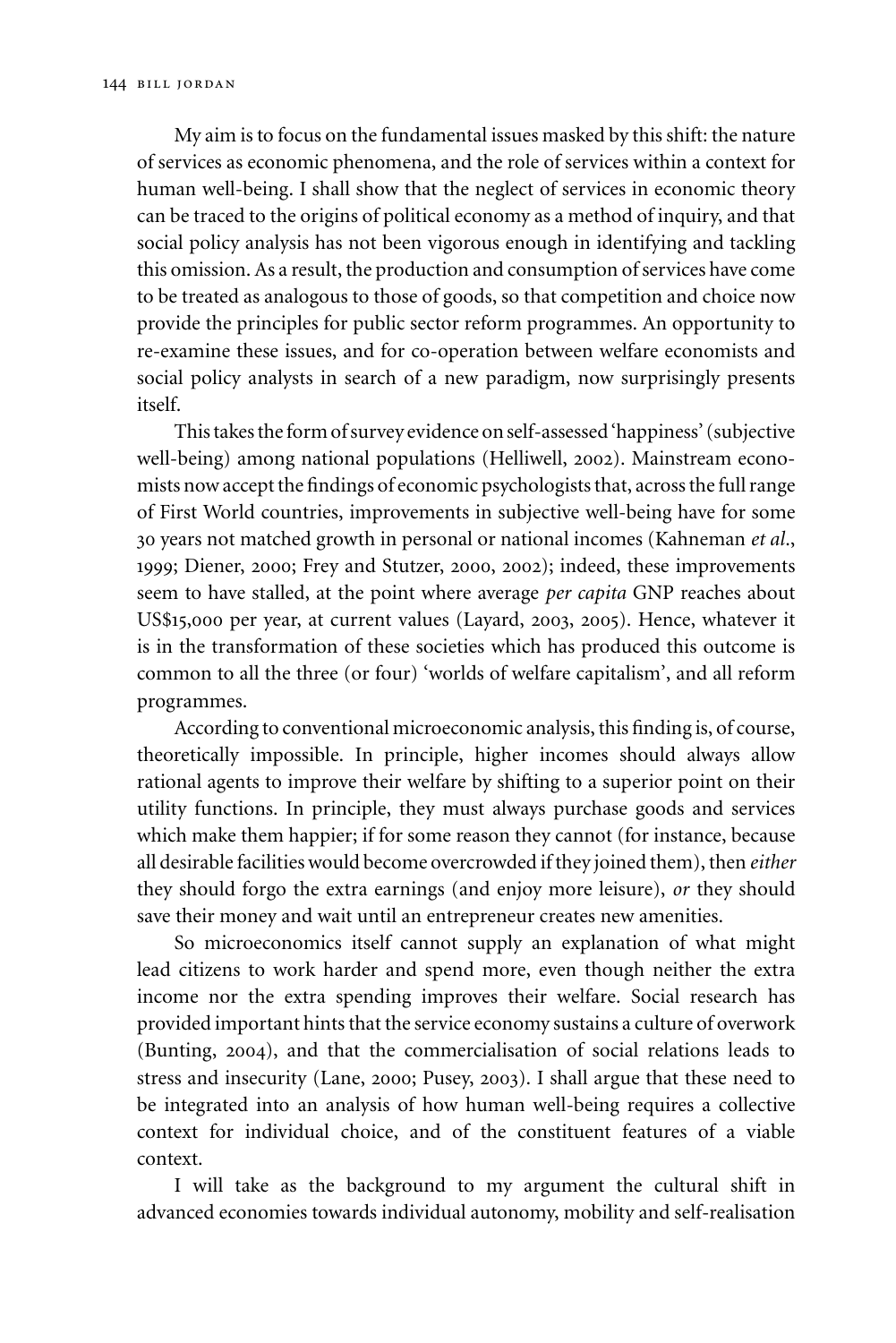(Giddens, 1991, 1992, 1999), and its influence on personal and social relationships (Beck and Beck-Gernsheim, 2002). This standard has been adopted in the Anglophone countries as the basis for a new ideology of citizenship and governance (Rose, 1996; Giddens, 1998; Dukelow, 2004; Jordan, 2004). Citizens are required to seek self-development and the fulfillment of their potential; they should aim to be responsible for their choices in education, health and welfare, and to avoid burdening their taxpaying fellows. As well as providing opportunities for enterprise and self-improvement, governments in return restructure public services, to allow citizens to switch between suppliers, using evaluative information published by official agencies (the choice agenda). Although these developments originated in the USA (Putnam, 2000), the cultural ideal of the autonomous, mobile individual is now recognisable in all First World countries (Putnam, 2002), including such social democratic polities as Sweden (Rothstein, 2002).

I shall show how these principles had their roots in Enlightenment philosophers' accounts of the links between liberty, property and government by consent. Although these were much criticised and modified during the era of state socialism and welfare states, they have been re-instated by the neo-liberal ascendancy and the Washington Consensus. With the collapse of state socialism and the erosion of welfare collectivism and social citizenship, mainstream individuals have come to see a portfolio of property rights and command over their own earnings as better shields against exploitation and oppression than claims on the state. They would rather pay bank interest for loans than taxes to governments, and subscribe to private service organisations than improve public ones.

One of my main contentions is that these developments and the social relations they sustain have many hidden costs, which manifest themselves in 'stalled well-being'. Unease about the lack of a collective basis for membership and belonging was indicated in the 'values voting' in the US presidential election of November 2004; the religious right, demanding faith-based social legislation and welfare provision, were decisive in Bush's victory. In the UK, issues of 'respect' featured prominently in the general election of May 2005, while doubts about multiculturalism and social cohesion have followed the London suicide bombings.

All this signals a political challenge for liberals and social democrats, and a theoretical one for welfare economists and social policy analysts. How can individual freedom be balanced by collective solidarity? Can a better account of the nature of services reveal their distinctive features, and explain their role in a sustainable infrastructure for human flourishing? These questions demand the investigation of the origins of the present *impasse*, before a possible new paradigm can be developed.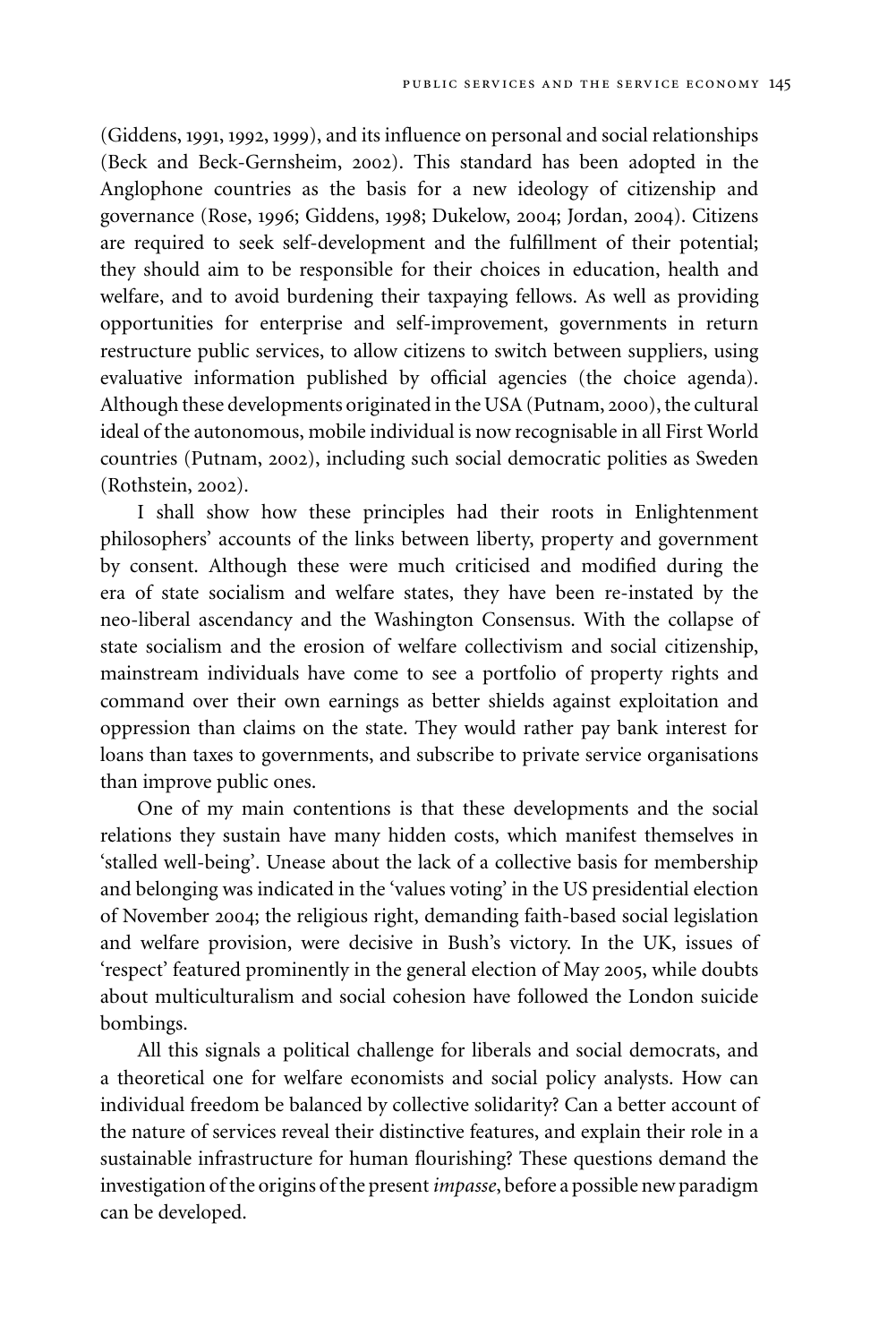#### **The nature of services**

Today's legacy of microeconomic theory about services can be traced to the Scottish Enlightenment philosophers' accounts of their distinguishing features. Adam Smith's explanation of variations in the 'wealth of nations' relied crucially on the proportions of resources deployed between 'productive' and 'unproductive' uses. The former (agriculture, industry, construction) resulted in outputs of commodities for sale; the latter gave rise to labour which did not 'fix and realise itself' in

some particular subject or vendible commodity, which lasts for some time at least after that labour is past . . . [S] ervices generally perish in the very instant of their performance, and seldom leave any trace or value behind them, for which an equal quantity of service could afterwards be procured. (Smith, 1776: 330)

This distinction was so important for Smith because he sought to demonstrate that commercial economies, such as Great Britain and the Netherlands, grew and prospered far more than traditional societies, which used higher proportions of their resources 'unproductively' in this sense. He was clearly thinking of aristocratic, feudal and militaristic regimes, in which nobles kept retinues of armed men, flunkeys and attendants. It was not that services could not be remunerated (they usually were), but that they were produced for a single moment of instant consumption, and were often for the exclusive enjoyment of the privileged classes, under 'systems of authority'.

In a typical passage, Smith made it clear that, from the perspective of society as a whole, this applied as much to 'some of the most respectable orders' as to 'the most menial servants'. The sovereign, the military, the judiciary, churchmen, lawyers, physicians, men of letters of all kinds, were to be classed with 'buffoons, musicians, opera-singers, opera-dancers, &c.', as 'unproducive labourers' (*ibid*: 331).

Of course, the labour theory of value, in which the hours spent producing goods became embodied in them, and could subsequently be exchanged for other such embodiments, has long since been comprehensively discredited (Elster, 1985: 201–2). But astonishingly, Smith's distinction between goods and services still provides the basis for the microeconomic models which are taught to firstyear economics students. On page 2 of the standard textbook, this is defined as follows:

Goods are physical commodities such as steel and strawberries. Services are activities such as massages or live theatre performances, consumed or enjoyed only at the instant they are produced. (Begg *et al*., 1997: 2)

Not only does this definition uncritically reproduce the eighteenth century one; it also justifies the topic of services being barely mentioned again in the next 603 pages. But in fact it is clearly misleading, since strawberries are consumed and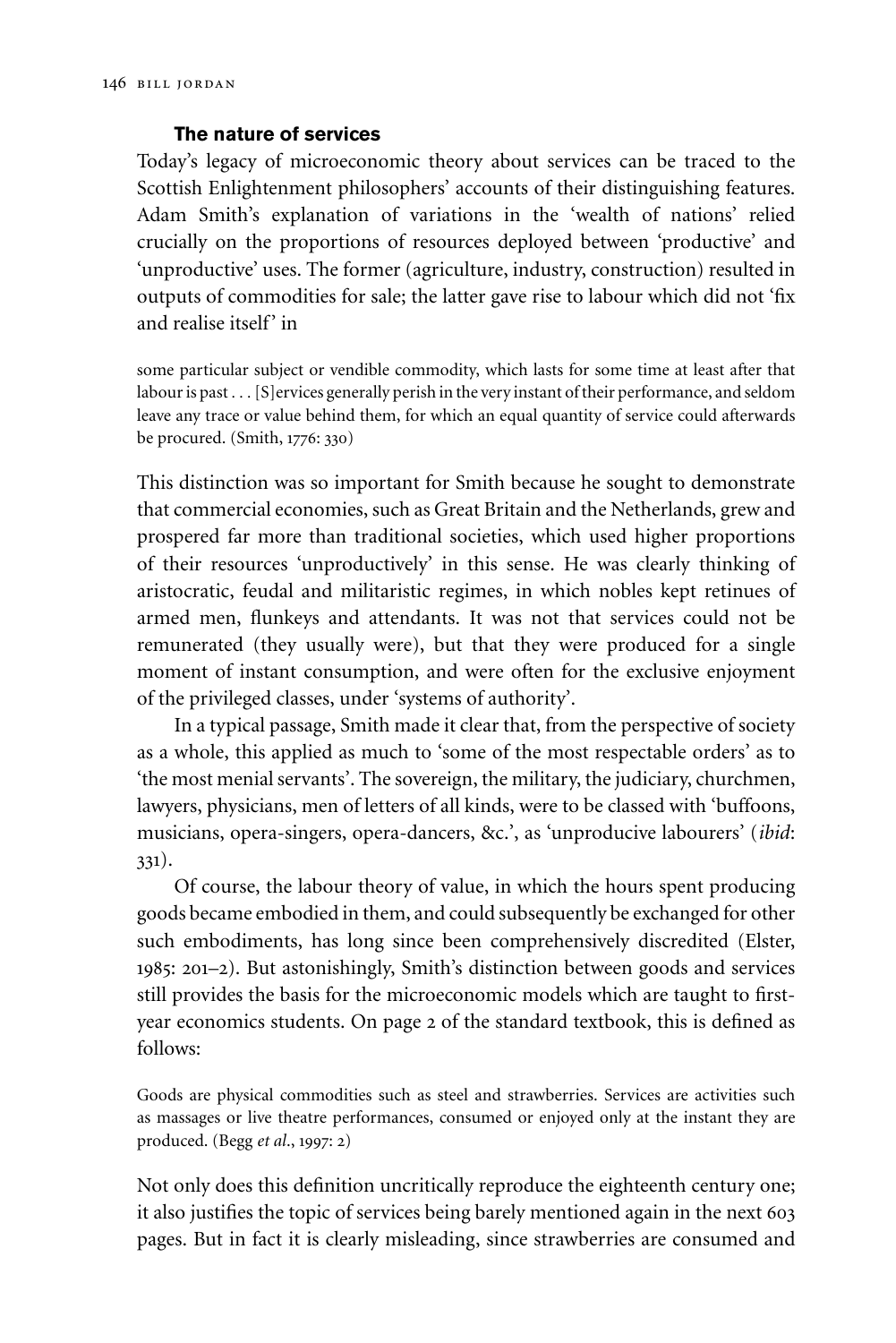enjoyed in an instant, and have very little nutritional value, whereas a massage may benefit its recipient for a whole week, and other health services for much longer. Just as Smith's distinction between productive and unproductive activities was misconceived, so is this one.

In essence, services are simply interactions between two or more people, in which some kind of exchange takes place. What is distinctive about them is, firstly, that they can be voluntary, commercial or organised by government, and individual or collective, each of these being a fairly close substitute for any other. In the case of goods, advanced forms of production generally involve processes which require very specialist organisation, and most products themselves have specific uses, by firms or individuals. While a concert, a class or a therapeutic group can be set up with equal facility by a voluntary association, a company or a government agency, a computer can be made only by an electronics enterprise, and operated by a trained and competent user.

Secondly, because they are produced in interactions, services usually involve a relationship of some kind between people, however brief. Goods, by contrast, are inert objects which are consumed or activated by humans. To give an example which might have appealed to Adam Smith (an ironist), the services of a prostitute involve relations of potential power, abuse, humiliation and so on (of either party); the use of sex toys risks only physical injury.

One reason why Adam Smith devoted so little attention to services was that, in eighteenth-century society, most of them were performed for rich people, to supply a context or infrastructure for their lives. Where the rich bought goods, their expenditures created independent manufacturers, merchants and artisans, who partook of the spirit of commerce, and hence (according to Smith) of liberty, reason and political tolerance (Smith, 1776: 411–27). In comparison, since 'servants' comprised members of the royal court, artists, musicians, architects and others who flattered and attended upon the aristocracy, as well as gardeners, cooks and chambermaids, Smith considered that services bred dependence and a supine political culture (ibid.: 415–21).

Smith's work fulfilled one part of the Enlightenment project, which aimed to show how the institutions of commerce (money, property, production) sustained liberty and consensual government (Hirschman, 1977; Jordan, 2004: chs 2–4). But this nexus of links excluded service work, just as it did community and household relations. Smith and his colleagues could not have foreseen the recent transformation, in which exactly these activities and relationships have become commercialised so that many individuals (especially women and young graduates) now define freedom and choice in terms of their work as service providers, and their consumption of services. Furthermore, they could not have anticipated public policies which focused on citizens' self-realisation through such choices, or the individualisation of social life that it has entailed. We can only guess Smith's reaction to the revelation, by the company which produces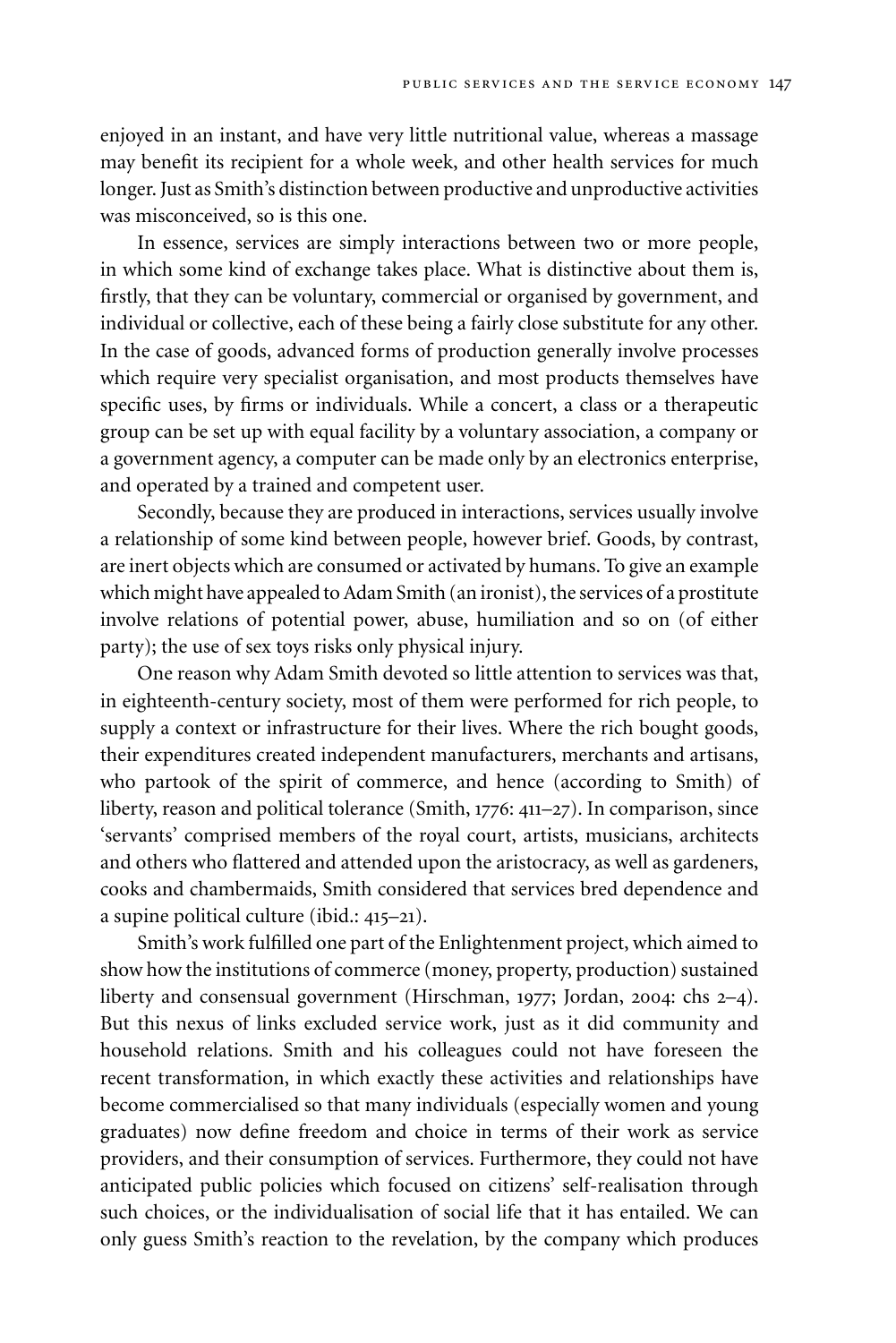the Yellow Pages, that between 1992 and 2002 there had been an increase of over 500 per cent in aromatherapists and cosmetic surgeons, compared with a 59 per cent decline in listed greengrocers (BBC Radio 4, 2004a).

Commerce and industry remained the focus of theorists who criticised bourgeois liberalism and capitalism during the following 150 years. The collectivist challenge to Enlightenment versions of liberty and good governance saw public services as part of a *political* context for equality and justice, rather than as distinctive economic phenomena. I shall argue that this contributed to the continuing neglect of services in economic theory (including welfare economics). And because social policy analysis was embedded in the collectivist political tradition, this left the public sector vulnerable to the neo-liberal challenge which emerged in the 1970s.

#### **Collective services as an antidote to capitalism**

Much as the original justifications of property and markets focused on the production of commodities, so did the critique of liberal political economy. Two fundamental criticisms of capitalism were common to Marxian (Marx, 1867), Guild Socialist (Cole, 1920, 1927; Reckitt and Bechhofer, 1918) and underconsumptionist (Hobson, 1900; Douglas, 1919, 1920) political mobilisations. First, the criteria by which finance capital chose to invest in productive industry were derived entirely from the prospect of profit, and not at all from human needs; rentiers were totally unaccountable to citizens, or to industrial stakeholders. Second, industrial production involved the extraction of value from workers which yielded profit, but their wages were insufficient for them to purchase the goods they produced. Although they disagreed about the exact mechanisms behind these injustices, their remedies all involved some combination of state ownership, fiscal and monetary management, and income redistribution (Hutchinson and Burkitt, 1997; Hutchinson *et al*., 2002).

This focus on public finance and the processes of factory production meant that socialist revolutions and social democratic reforms targeted the property of the rich and the power of industrialists, leaving the consequences for private services to work themselves out. But as part of their new designs for societies, they created a more collectivised, planned and regulated social environment, which balanced the productive side of the economy. Public services expressed the goals of solidarity, security and justice.

They were 'designed to widen and deepen the expression of the spirit of democratic co-operation', practising in a 'more equalitarian spirit', with professional workers dealing with citizens in 'a democratic way consistent with the spirit of the times' (Cole, 1945: 29).

So the aims of collectivised services were explicitly political and social; there was little economic theory to inform their creation. The second-most quoted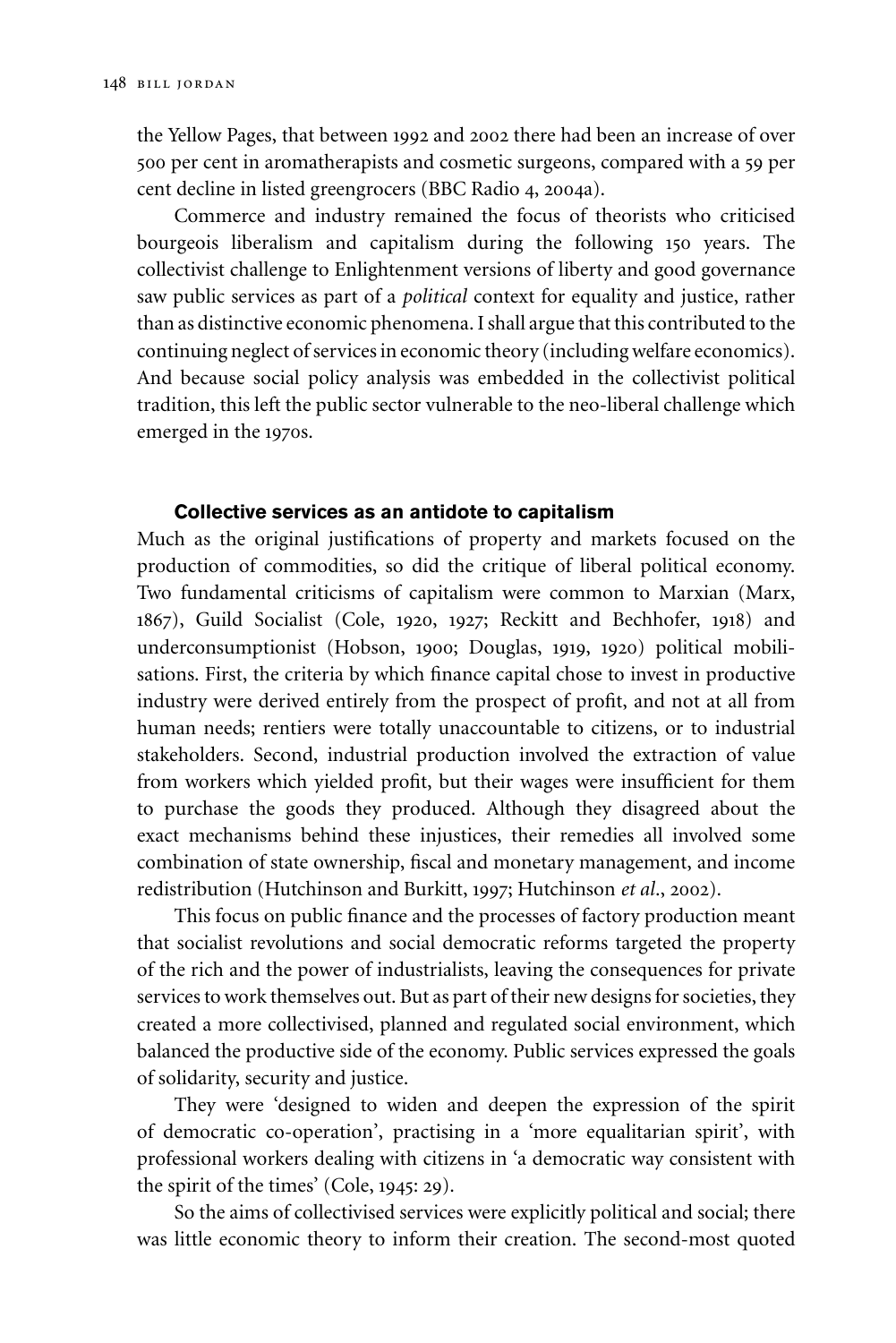text in Beveridge's great works (after Keynes), A. C. Pigou's *The Economics of Welfare* (1920) contained no references to health or education services. In the state socialist countries this political purpose was even more pronounced, reflected in the programmes and priorities of public services, and proclaimed by insignia and banners throughout the built environment. Professionals in state services under both ideological systems were acculturated through training, and coopted through career incentives, to sustain these ideologies. In this way, the public services became an important instrument throughout which political elites spread the new collective values and standards of their regimes.

They also balanced and compensated for the harsher features of urban and industrial lifestyles, coercively imposed under state socialism, and more gradually developed in social democracies. Social housing schemes, for example, reflected both the collectivist mindset of the planners, and the attempt to create a convivial environment; as they deteriorated (especially in the UK and France), they demonstrated the failure of both aspects of that vision. Meanwhile, however, capitalism too was adapting and evolving within this new social environment, and addressing those features of the critique of its earlier form which remained largely unresolved under these new regimes. New developments in private services played key roles in both major evolutions.

First, neither state socialism nor social democracy gave workers or consumers much influence in the processes of planning what was produced, to what quality or specifications. New services allowed both capitalist industrial products and collectivist contexts to be adapted and used in unconventional or subversive ways. Youth culture, working-class culture and ghetto culture were shaped both on the street and in the cafes, clubs, retail outlets and sports centres frequented by ´ residents and denizens. Under state socialism, such manifestations were ritually suppressed (Fischer, 1992), but always reappeared in new guises. Thus the private service sector was able to adapt and transform both capitalism and collectivism, giving groups without economic or political power a far greater influence over how they lived their lives. In this way, it mitigated both the unresolved problem of democratic control under capitalism, and the deficiencies of collective services.

The second adaptation concerned financial services, and their capacity to compensate for the shortfall in workers' purchasing power denounced by both socialists and underconsumptionists (Hobson, 1900; Douglas, 1919; Cole, 1933). By extending personal credit to an ever-wider spectrum of borrowers, the banks, building societies and other institutions gave mortgages, loans, overdrafts, and eventually credit cards, to most of the population, enabling owner-occupation and widespread ownership of cars and consumer durables. In the UK, personal indebtedness of these kinds totalled £1,000 billion by 2004; thus financial services sustained a considerably higher level of private consumption than could have been enjoyed if citizens had been living week-to-week on their wages.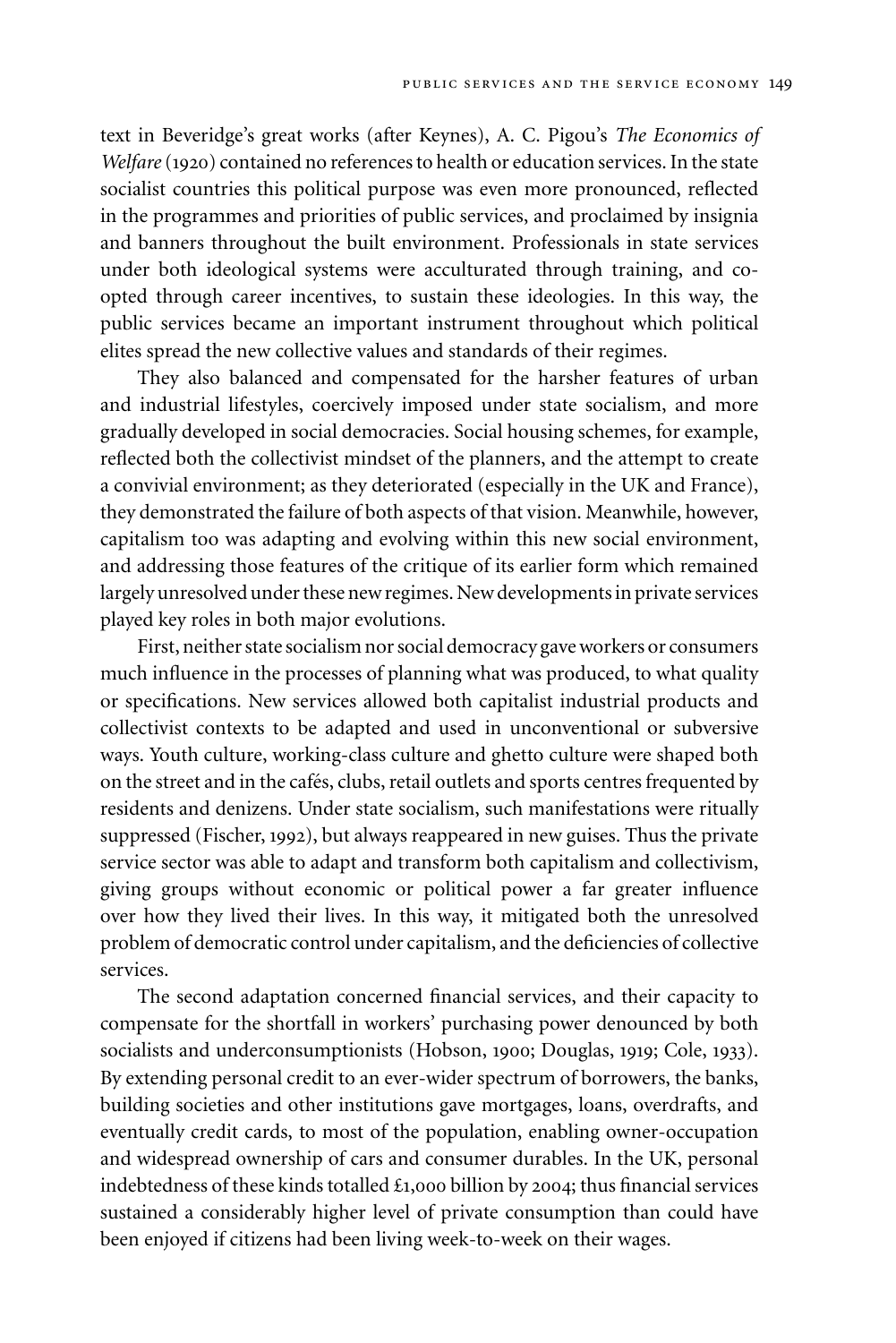Of course, both of these adaptations involved the creation of businesses and employment: mainly in large-scale banks, insurance companies and finance houses in the financial sector, and in small enterprises in the retail, leisure, recreation, personal and cultural services. By 1980, employment in the service sector was already expanding far more rapidly in all the advanced capitalist economies than the industrial one, which was declining, in absolute terms, in all except the USA and Japan (Jordan, 1983). By 2002, service employment supplied around 70 per cent of the jobs in all these countries.

I have argued that neither socialism nor social democracy generated distinctive new economic analyses of services. Their justifications for the public sector rested on the injustices of material inequalities, the oppressions of industrial power, and the inefficiencies of market failure. The collective infrastructures they constructed addressed these issues, and the rationale for public services was a political more than an economic one. This left public policy on services exposed to a revived liberal political economy, building on the successful growth of private services.

#### **Neo-liberal transformation: theory and practice**

Collectivism and the creation of a politicised public sector were a challenge for theorists like Hayek and Von Mises, who drew their inspiration from Adam Smith's account of liberty, property and commerce (Hayek, 1960; Von Mises, 1966). Throughout the post-war period, they fortified the philosophical and ideological lifeblood of a movement which had gone on the defensive worldwide. But in the meanwhile, a number of innovations in economic theory set out to undermine collectivist models, both by reducing them to microeconomic formulations (methodological individualism), and by demonstrating the limits of their contributions to economic optimisation (public choice theory).

All of these new models and theoretical advances took as their starting points the problem of defining the relative roles of private choices about marketed goods and government choices over public goods. None of them analysed the specific properties of services; they treated these as if the only relevant distinctions concerned the private-public boundary. The focus of their new models was the nature of the membership units which shared certain resources; they assimilated what was produced to the concept of 'goods', largely ignoring their service component. These were the main innovations:

(a) *Mobility and choice* The first of these was a model of how the resources for a social and cultural infrastructure could emerge from competition between small jurisdictions, and the decisions of costlessly mobile individuals, choosing between them (Tiebout, 1956). Under a set of unrealistic assumptions about externalities and exclusivity of provision, this kind of 'voting with their feet' could achieve a market-like version of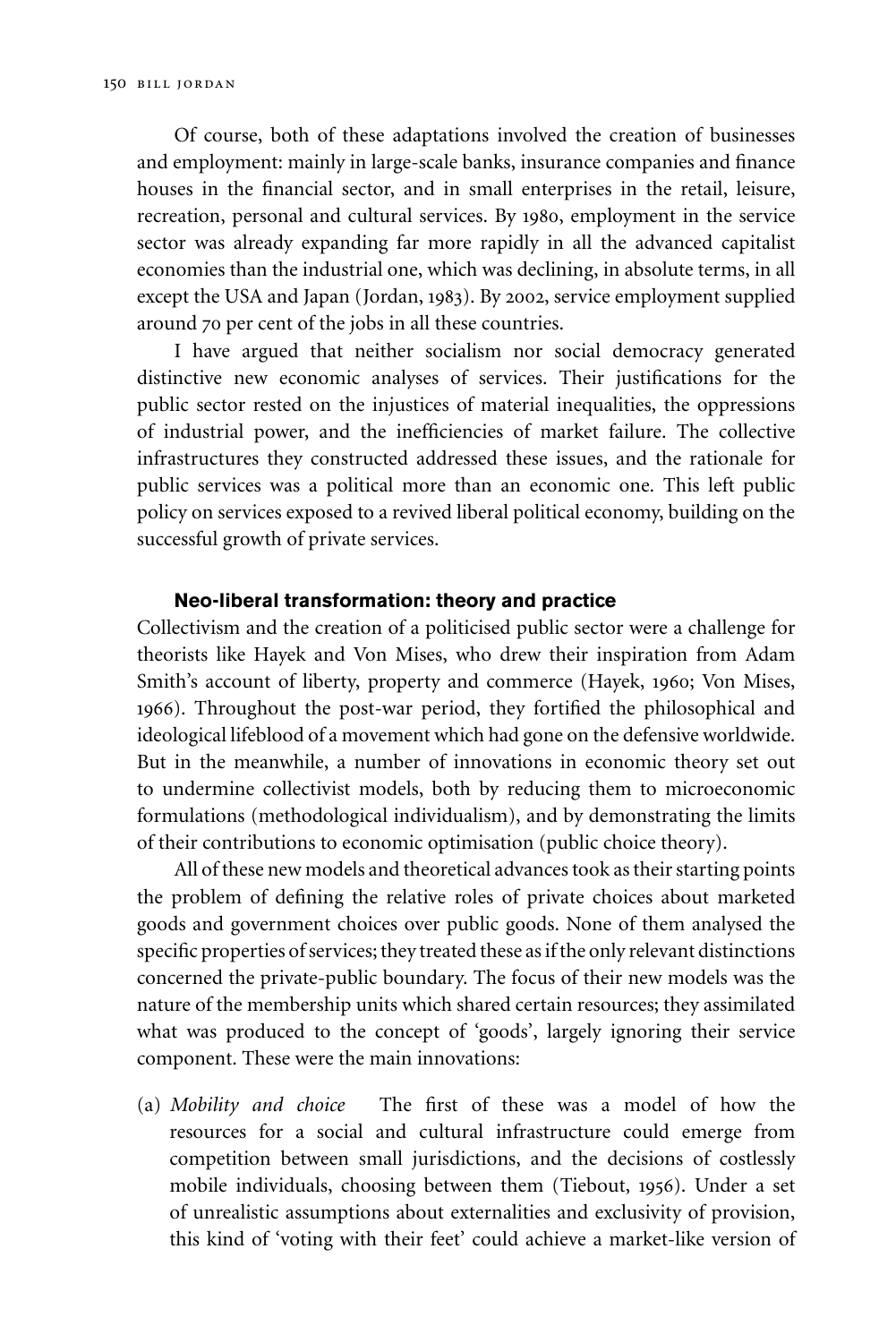what was planned and provided by democratic or state socialist authorities in the collectivist era. Each residential and productive community would offer a different set of amenities, and those who chose to join as members could in this way express their consensus about levels of taxation and quality of provision (Wicksell, 1896; Foldvary, 1994). This model has been enormously influential for public sector reform worldwide; for example, in Hong Kong the political authorities now license property developers to supply the whole physical infrastructure, including museums, libraries and theatres, with no public funding, where they give planning permission for new projects (BBC World Service, 2004a).

(b) *The calculus of consent* The scope of individual choice was extended to political *institutions*, as well as policies. In Buchanan and Tullock's (1962) model, utility maximisation, based on calculation and comparison of costs and benefits, came to embrace organisations (voluntary, political or market); as Machiavelli (1525) had recognised, economic rationality could apply to any sphere of human activity:

all collective action may be converted to an economic dimension for the purposes of our model. *...* Specifically, this involves the working hypothesis that the choosing individual can rank the alternatives of collective as well as market choice, and that this ranking will be transitive. (Buchanan and Tullock 1962: 33–4)

- (c) *Exclusive clubs and groups* In their separate but simultaneous studies of the economics of groups, Buchanan (1965) and Olson (1965) explained that amenities and costs could be efficiently shared where members (subscribers) could establish exclusive use of 'club' facilities. In this sense, the 'goods' supplied in such organisations were not 'public' (in the sense of indivisible, non-rivalrous and non-congestible). Economic clubs, from trade unions and cartels to private health and education schemes, were feasible wherever boundaries could be erected to exclude non-contributors from the benefits ('collective goods') of co-operation among members (Buchanan,1965; Olson, 1965). These analyses were later used to explain both how certain facilities and districts were purloined by particular users (even when they were owned by the state or local authority), and how groups like professionals and bureaucrats pursued their interests in public services (Buchanan, 1980; Olson, 1982; Niskanen, 1975). In the hands of neo-liberal politicians, the choice agenda could be presented as empowering unorganised individuals against the might of organised producers.
- (d) *Fiscal federalism* If what was produced by the public services could be shown to consist of 'goods' which could be supplied by market-like providers or competing jurisdictions, and if individuals could express their preferences for collective institutions by moving or choosing rather than through the ballot box, this implied that different kinds of membership organisations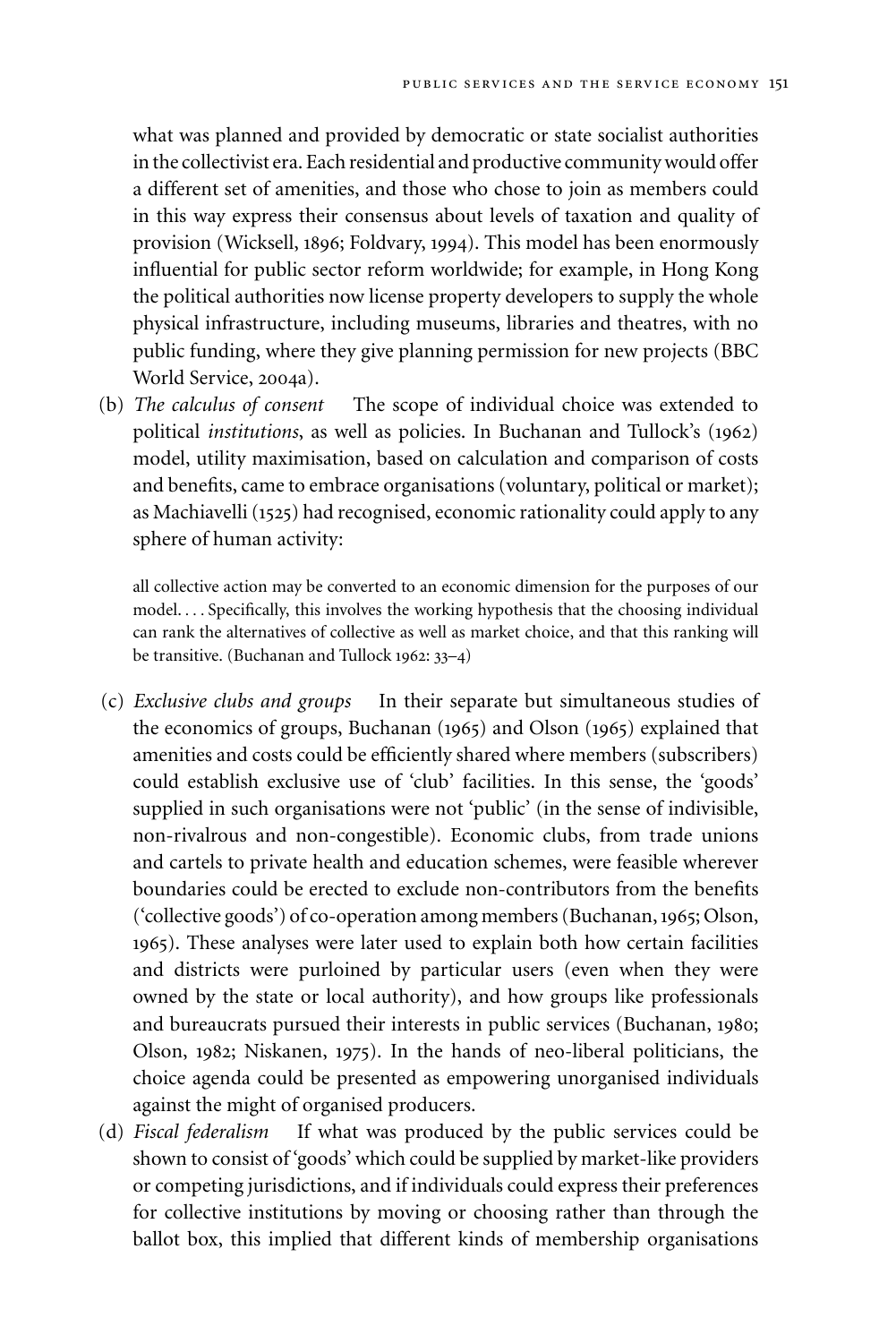could be formed for all these amenities (Oates, 1972). Citizens could belong to a number of overlapping systems, and power could be devolved from the central authority to small units (Davies, 1992), managed according to technical criteria, for the cost-efficient supply of health, education and welfare goods (Clarke and Newman, 1993).

Disseminated through influential think-tanks like the Institute for Economic Affairs, these models provided the basis for the neo-liberal reform of public services in the Anglophone countries (Jordan, 1998: ch.4), and were consolidated under the Third Way regimes of Bill Clinton (Waddan, 1997), Tony Blair and Gerhard Schröder (Elliott, 2004). Individual empowerment and choice were pitted against the 'Leviathan' of state authority, professional paternalism, bureaucratic standardisation and trade union self-interest. To facilitate citizens' expression of their preferences over welfare 'goods', governments made information about the quality and performance of each of them available in league tables.

These theoretical innovations and policy initiatives obscured the distinctive features of services in two ways. First, they focused on the technical possibilities for efficient supply through subscription and exclusion, rather than the nature of what was being provided, and the relationships between members. Second, they used 'exit', through mobility and choice, as the mechanism for improving quality, neglecting 'voice' (participation and collective action) and 'loyalty' (interdependence and belonging) (Hirschman, 1970). This meant that they overlooked some of the hidden costs of the growth of the service economy and the reform of public services.

#### **The hidden costs of the new service economy**

In this section, I shall start to try to identify the scope for co-operation between welfare economists and social policy analysts in developing a more complete and coherent theory of services, and their role in human flourishing. Although the need for such a theory is signalled by what I have called 'stalled well-being' in the affluent countries, the enquiry must embrace the whole transformation brought about by globalisation: the aggregate consequences of individual, commercial and government decisions in this phase of capitalist development.

The service economy is a direct outworking of the new global division of labour, in which multinational corporations have relocated mass production of manufactured goods in newly industrialising countries worldwide, and financial intermediaries have shifted their investments towards these sites (Held *et al*., 1999). All this has allowed much of the industrial sector in the advanced countries to specialise in high-tech, high value-added production, but all consumers to benefit from cheaper manufactured products and processed goods from poorer countries, with lower wages and other production costs. These developments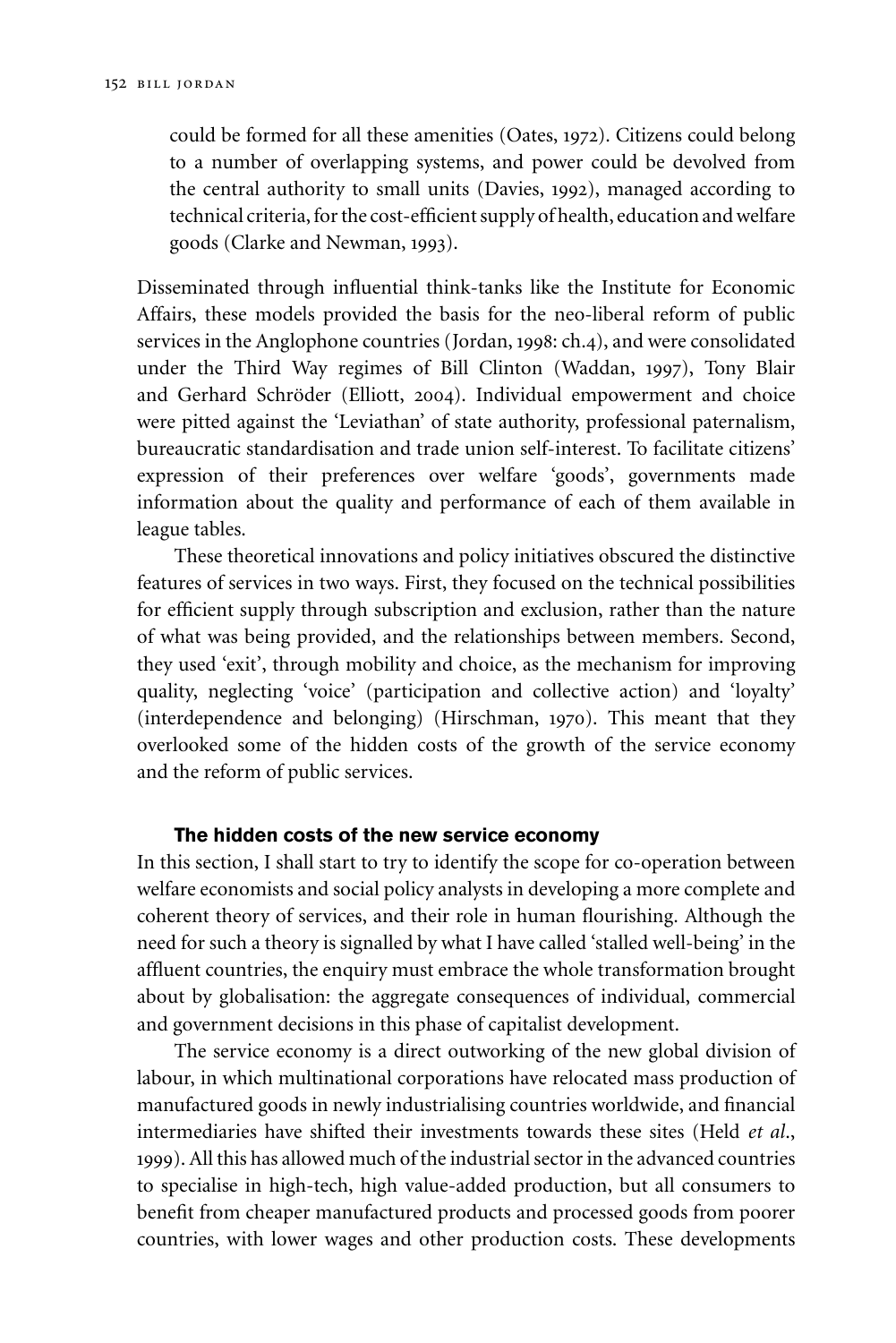have mitigated two aspects of earlier capitalist relations: the physical brutalities of the industrial system, and the poverty of those who laboured in it. It is foreign factory workers who are now exploited and impoverished, for the most part.

However, the first adaptation of late capitalism, the expansion of personal credit and financial services, imposed a heavy cost (in interest payments) on ordinary people. Although this burden was perfectly overt and transparent, the ideological shift which occurred in the 1980s made it seem quite bearable. Politicians such as Margaret Thatcher and Ronald Reagan were able to convince their electorates that repayments of mortgage interest charges and personal loans were a fair price to pay for the benefits, in terms of the individual autonomy and choice, bestowed by these forms of credit. By contrast, they argued that taxes, and especially income taxes, were unjustly burdensome, because they restricted choice, restrained individual initiative and enterprise, and imposed the costs of others' needs and behaviour on taxpayers.

Thus the neo-liberal transformation actually increased the disposable incomes of citizens far less in fact than it did on paper, allowing for these interest payments. The current level of UK personal indebtedness, £1,000 billion, is made up of loans secured on dwellings and consumer credit (National Statistics, 2004: 69, 75). It represents an interest burden of something between £50 and £100 billion a year (the figure is not recorded in the official accounts). This has brought about an enormous stiffening of resistance to increases in taxation – or more accurately in the case of the UK electorate, an insistence on making sure that state expenditures go to deserving groups within the population (Hills and Lelkes, 1999). Citizens understandably considered that taxation represented a double imposition, since they had borrowed to make up for new restrictions and shortfalls in social housing, civic amenities, transport networks, health and welfare facilities.

Furthermore, another part of the expansion of financial services in the new economy was concerned with the private provision of various pensions, annuities and insurances, which made good the deficiencies in systems of income maintenance and redistribution. Under strong pressure of government propaganda, citizens paid into such funds, sacrificing current income for the sake of future benefits, many of which have proved illusory or inadequate. Yet the New Labour administration, when it came to power, continued to endorse these developments. Instead of revaluing the collective features of social security (risk pooling and redistribution) it insisted that income maintenance and social services should be reformed, in line with the individualised commercial standards of banks and private agencies.

The way in which a service is delivered can be as important as the service itself – as retailers know only too well *...*[E]xpectations of service quality and convenience have risen – as with the growth of 24-hour banking – but public services have failed to keep up with these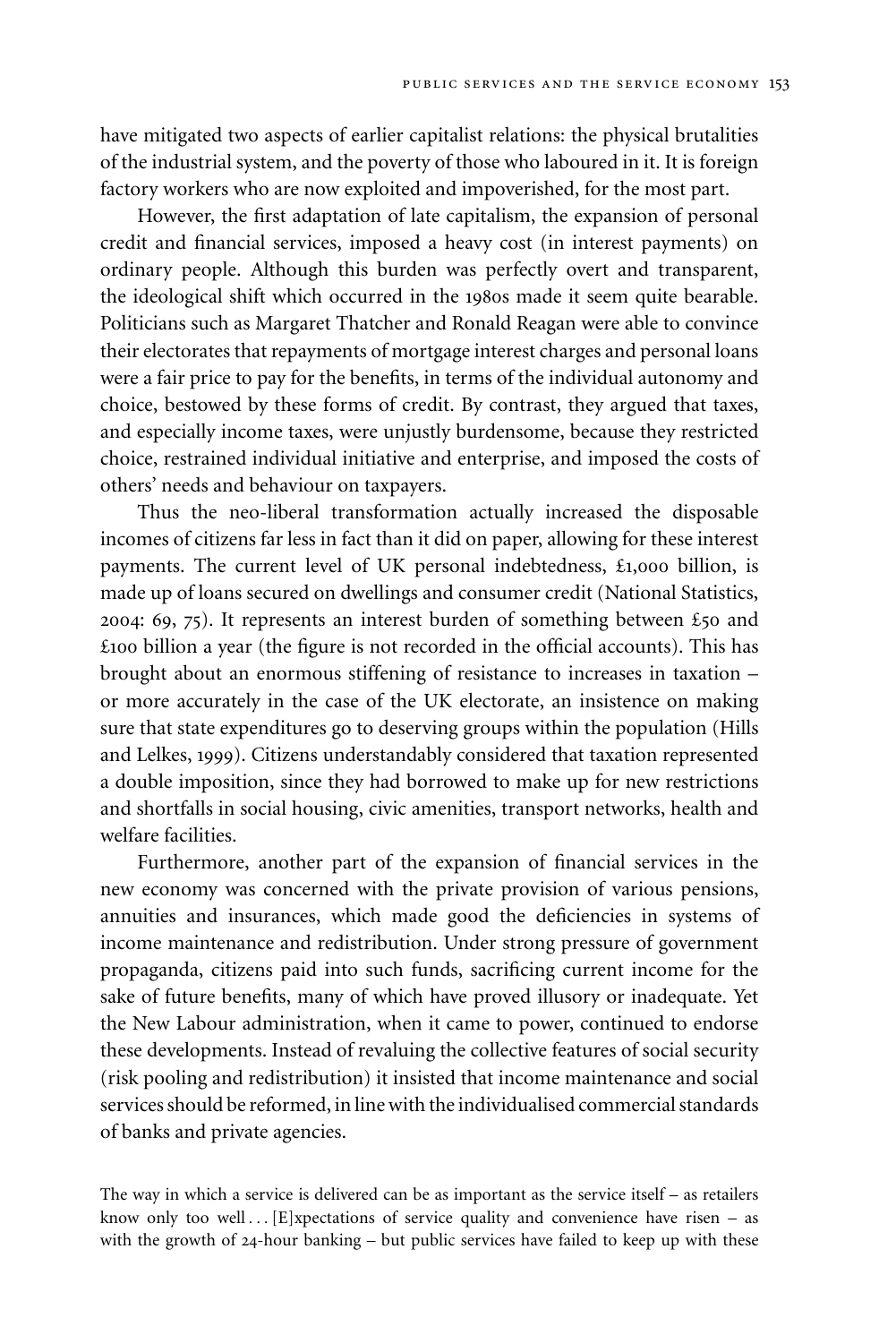developments*...*[A]s incomes rise, people prefer to own their own homes and investments. (DSS, 1998: 16)

What New Labour reforms continued to reinforce was the trend towards individual property rights replacing collective social rights, with the former funded by private financial companies, as public funds were withdrawn. The banking, pensions and insurance sector had an interest in emphasising citizens' vulnerability and insecurity, to sell their products, adding to the proportion of current income spent in funding future income streams. Although the value of housing stock rose rapidly, so did the costs of protecting it through insurance and private security services.

The second adaptation of late capitalism, the growth of private service employment, especially in personal, retail, leisure, sport, culture and care services, was possible because financial and industrial capital could thrive on the new international division of labour, as lower-cost activities were located abroad. However, these expanding services suffered from a common problem: they were not susceptible to improvements in the productivity of labour to anything like the same extent as was possible in manufacturing, construction or even agriculture.

Even if retailing could be made more efficient by new forms of organisation, based on customers serving themselves (supermarkets), hairdressing, catering, therapy and the care of elderly people could not. This meant that the new service economy suffered, from what economists have named the 'Baumol cost disease' (Baumol, 1967; Baumol *et al*., 1985): the price of services constantly rises in relation to that of goods. This does not matter much if employment is predominantly industrial, but it becomes an issue in a service economy, where there is less and less scope for domestic gains in labour productivity, especially among aromatherapists and cosmetic surgeons (to say nothing of buffoons and opera dancers).

In a labour market which is balanced between industrial and service employments, a political settlement may allow constant redistribution of gains from improvements in industrial productivity to earnings in the public social services, as in Sweden (Esping-Andersen, 1990). In a new-style private service economy, earnings can only rise through competition between groups of workers, who are able to exploit their scarcity value, or temporary shifts in demand. Hence, the struggle for increased earnings becomes a zero-sum game; occupations and groups vie for positional advantage (Hirsch, 1977), whereas previously they might have acted in concert, or seen gains as potentially complementary. All this introduces new elements of rivalry and conflict into the labour market, and into subjective experiences of well-being.

As Layard (2003) notes, government policies which set targets related to performance indicators, or give pay incentives to individuals, are particularly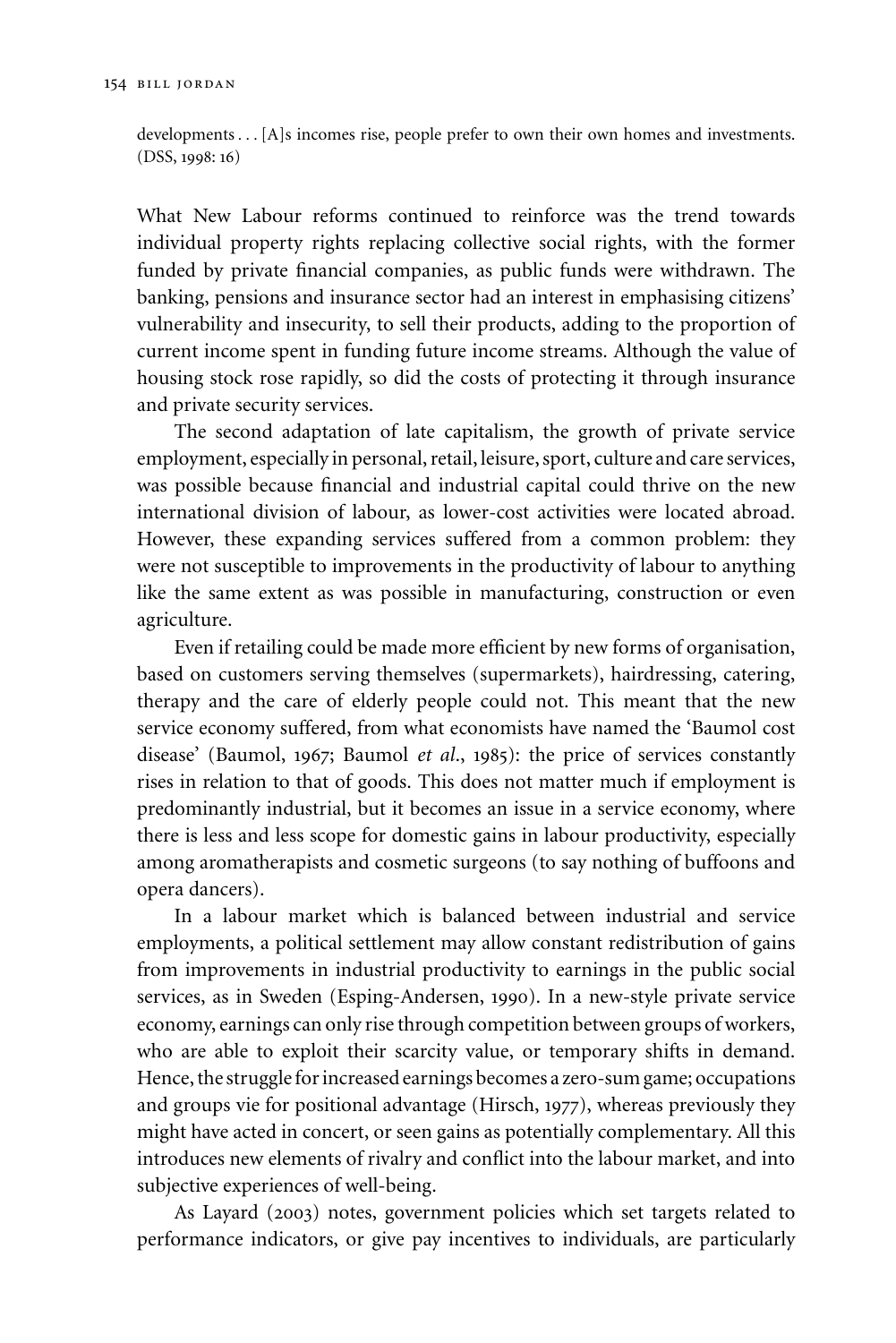inappropriate for public service work. He attributes much of the disconnection between rises in income and increased well-being to this introduction of rivalry, comparison and competition to workplaces and activities for which it is unsuitable. But another factor must be that, in the absence of opportunities for productivity gains through automation and mechanisation of tasks, employers simply increase the intensity of labour, and hence the rate of exploitation (Ehrenreich, 2002; Abrams, 2002). Working conditions and employee welfare decline as firms seek competitive advantage in fields like cleaning, hospitality and leisure.

#### **Services as a context for choice**

The second and more challenging agenda for welfare economists and social policy analysts will be to identify how the relational element in services contributes to well-being. In microeconomic models, the final consumption of commodities is a 'black box'; all activities are reduced to choices between alternative uses of resources, including decisions about relationships. But there must ultimately be a distinction between choices (which lead to experiences) and the experiences themselves (which are interpreted through meanings shared by social groups). For decisions and their outcomes to make any sense, they must have a social context in which they are undergone, processed and evaluated (Jordan, 2004).

The defining feature of services is that they can *either* be seen as part of what is chosen and consumed, *or* as part of that context. Unlike goods, which are inert, divisible and marketable, services are inherently relational and social. They can be produced informally, commercially or publicly, and consumed privately or collectively. Hence, it is a social or political decision whether to organise society in ways that encourage individuals to treat a particular service as a commodity to be chosen and consumed, or as an element of the infrastructure or context for their choices.

Adam Smith's definition of service work as 'unproductive' was in part an attempt to capture the contextual aspect of services. For the rich, architects and artists, as well as 'buffoons, opera-singers, opera-dancers, &c', were – like flunkeys and gardeners – a kind of human wallpaper for their daily lives. They supplied a cultural and convivial context for the consumption of commodities. At the other end of the social scale, of course, were households which could not afford to pay for services of any kind. Among ordinary people, most of these were provided communally by various informal 'wise women', wetnurses and caring neighbours, as part of local systems of interdependence. Whereas services for the rich were legitimated by their traditional status as military protectors, lawmakers, magistrates and landowners (who provided the authoritative context for all forms of activity), those of the poor were related to moral and social ties, and to physical survival.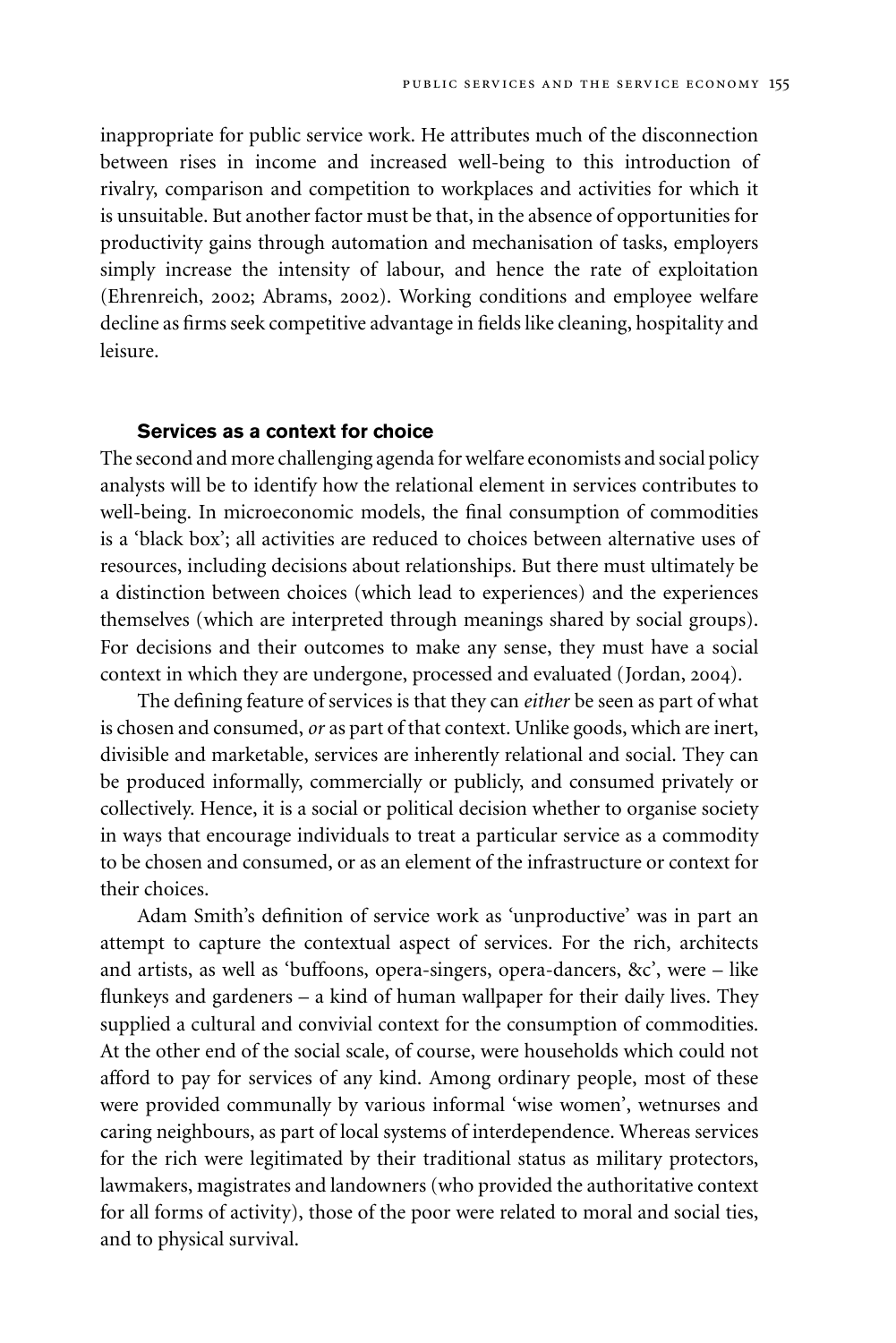Smith argued that more and more poor people could be drawn into commercial production, and hence out of 'servile dependence' on the authority of 'their superiors' (Smith, 1776: 412). But in the latest phase of capitalist development, women in particular have been drawn out of the household, informal and communal systems of interdependence (and from the authority of male breadwinners) through the growth of employment in services.

We have lived through a radical experiment in the transformation of the social landscape (Pusey, 2003). Neo-liberal privatisation programmes and the choice agenda allow us to construct our own context, buying such features as lifestyle coaching, fitness training and relationship counselling, and bestowing our own meanings and commitments on our bonds with others. In this web of interactions, choice itself is the dominant unifying element in projects of autonomous self-realisation and self-fulfillment (Jordan, 2004: chs 1–3). Hence the requirement that even public services must be 'personalised' (Leadbeater, 2004).

But the research evidence suggests that it is quality of relationships – both personal and communal – which most influences subjective well-being (Argyle, 1999; Myers, 1999). Hence, services might better aim to improve the connections between people, rather than try to fit their preferences as individual consumers. Above all, they could seek to balance individual autonomy and choice by supplying those elements of belonging, solidarity and community which have become invisible within a market economy and individualistic culture.

Such issues have recently been framed in terms of the moral and social 'glue' required to reinforce family, kinship and communal ties in a sustainable social order. The concept of 'social capital' has been deployed to describe the building of trust, reciprocity and co-operation in a prosperous, harmonious, democratic society (Putnam, 2000, 2002). These ideas have been extensively taken up, in the 'social cohesion' and 'civil renewal' initiatives in the UK (Home Office, 2002; Blunkett, 2003, 2004), and in the World Bank's programmes for global development and combating poverty (Dasgupta and Seregeldin, 2000; Stiglitz, 2002).

In the USA, the presidential election of November 2004 saw a mobilisation against choice and in favour of traditional morality, religious and patriotic loyalty. Around 22 per cent of the electorate identified themselves as 'values voters', who supported Bush's stance on abortion and gay marriage, approved his generous funding of faith-based schools and welfare agencies, and abstinence-based sex education, as well as his commitment to 'national security' (BBC World Service, 2004b). This was perceived as the only available alternative to programmes for enhancing individual self-realisation, but its negative impacts will be felt by women, gay people and minority ethnic and disadvantaged groups.

In the UK, disquiet about 'anti-social behaviour' – youth disorder, yobbishness and binge drinking – surfaced during the general election of May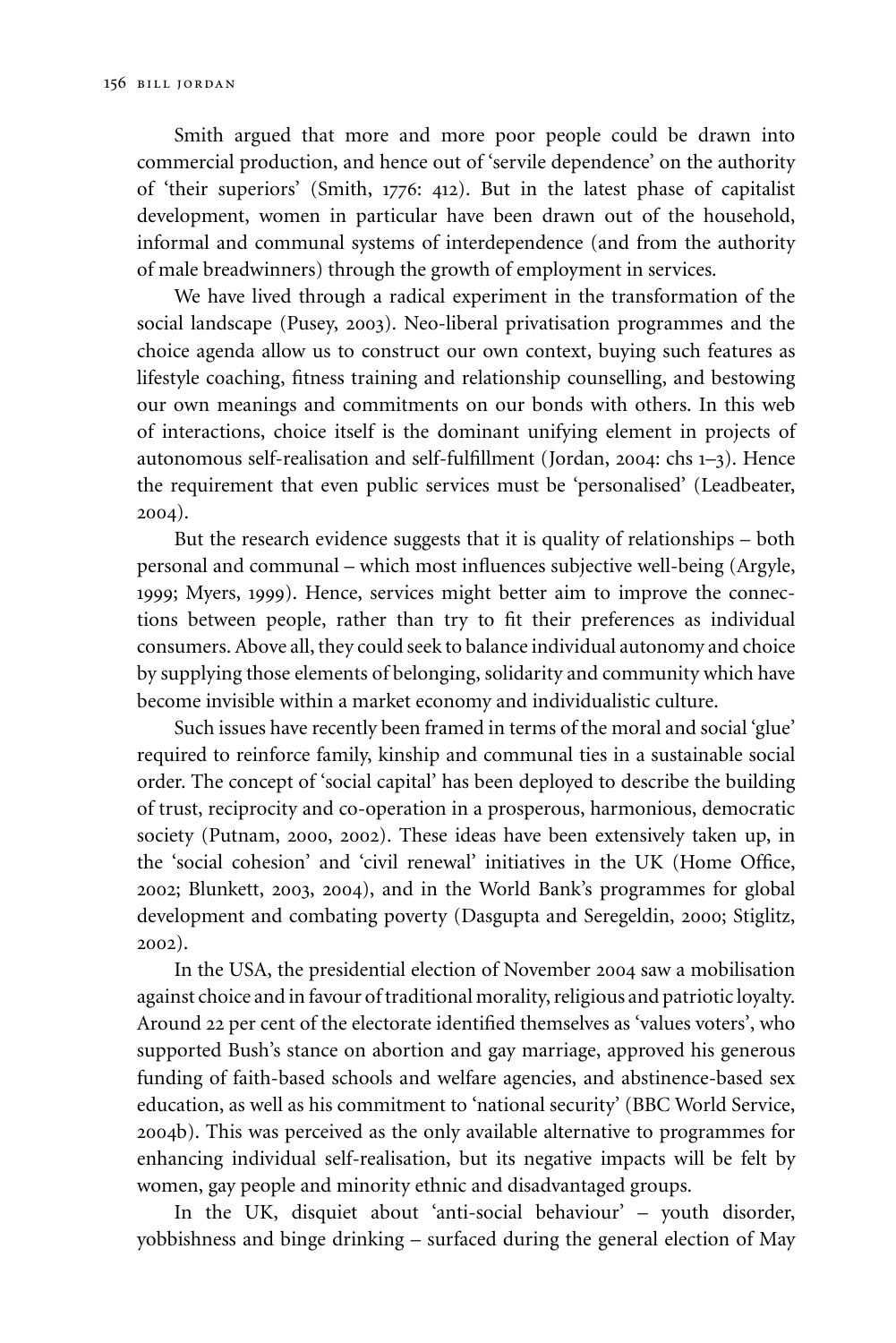2005 in debates about 'respect'. These concerns over public culture and the civic context have been greatly heightened by the suicide bombings in London; attention has focused on Muslim youth, and the manifestations of extreme disaffection from the mainstream order. But the challenge for the government is how to balance measures for security, surveillance and enforcement with ones which build common interests and engagement with wider society. Tony Blair has acknowledged the evidence on 'stalled well-being', and announced funding into research on sustainable communities (*Guardian*, 2005).

The task for social theorists, economists and social policy analysts is to define the collective elements in well-being, to identify how services can contribute to these, and to show how they might offset both individual consumerism and the exclusiveness of groups. In the absence of such an analysis, the vacuum in collective life is likely to be filled by authoritarian, religious and militaristic movements.

#### **Conclusions**

My starting point for this article was the evidence of 'stalled well-being', despite rising personal and national incomes in the affluent countries. I have not attempted to offer a full explanation of this phenomenon, but have instead outlined the need for collaboration between welfare economists and social policy analysts in tracing its origins. I have argued that much of the scope for this lies in theorising the economics of services, and the implications of the huge increase in service employment in these states.

During the collectivist era of the mid-twentieth century, public services provided the political context for interactions between members, under state socialist and democratic regimes which were competing for the loyalty of their citizens. Welfare states constructed versions of equality and social justice which could be contested, by new social movements claiming rights and recognition (Lustiger-Thaler and Shragge, 1993), and fora in which disputes between interest groups could be settled, and institutions adapted for change.

Imperfect as these services were, they did attempt to balance the three requirements for successful adaptation of all institutions: means for exit, voice and loyalty (Hirschman, 1970). Because neo-liberal and Third Way reform programmes returned to the Enlightenment view of liberty, property and good governance, and public choice theorists neglected the relational aspect of services, exit became the main mechanism for change, and the choices of mobile individuals restructured the landscape of services (Hirschman, 1978). In this process, many costs were concealed, and the contextual value of services was obscured.

This is not simply a question of the balance between public services and private ones. The gains of the 'universalist' welfare state era (for instance, in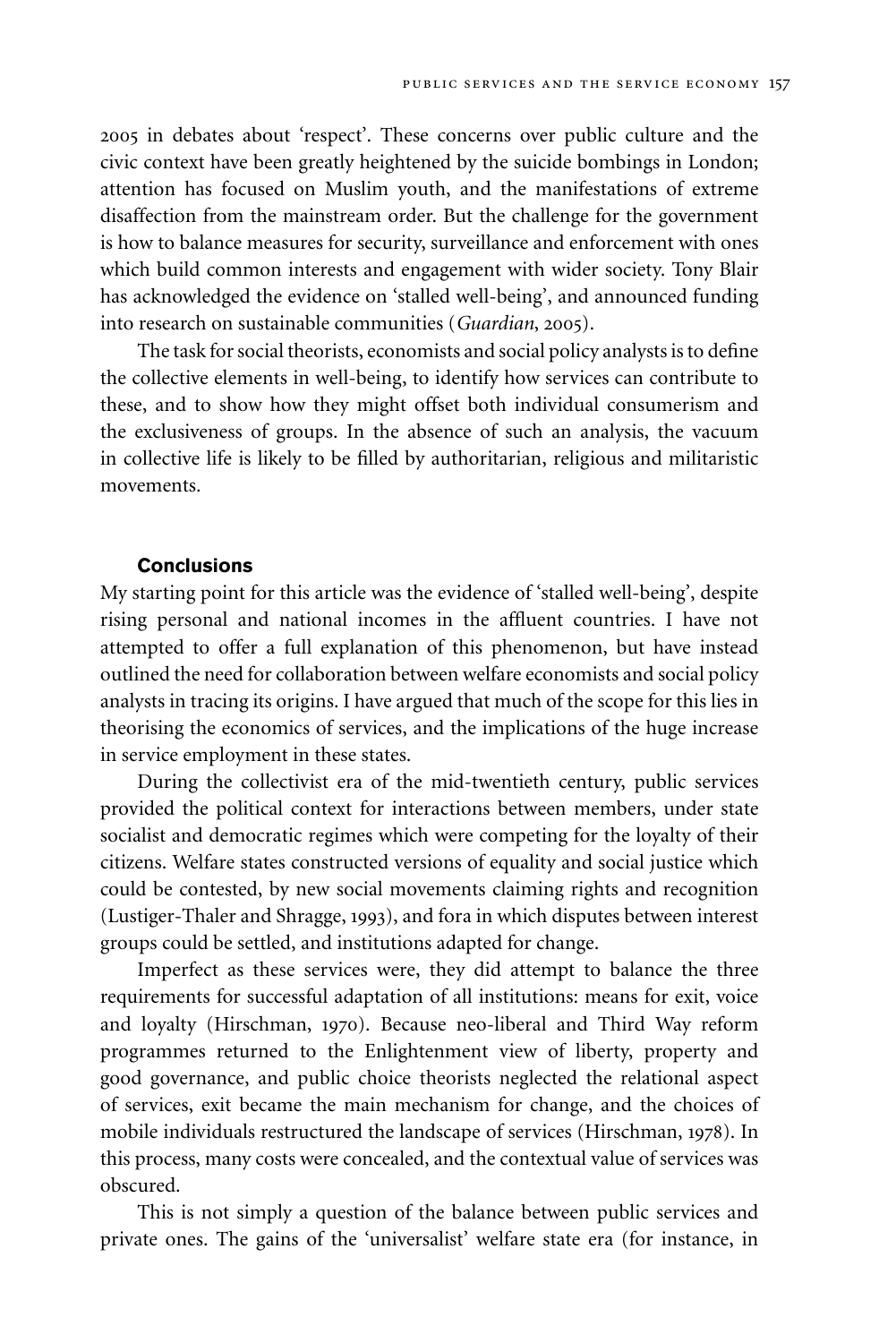life expectancy at birth, and in the proportions attending tertiary education) are now offset by evidence of increases in psychosocial disorders, anti-social behaviour and other specific forms of stress and dysfunction in present-day populations. The new issues concern how to combine universal services and targeted, specialist ones, and how to deploy those staff who provide the general context for co-operative and convivial interactions among citizens in ways which are best complemented by professionals with expertise in addressing disorders and diswelfares.

To illustrate what I mean, I shall use research findings on children, adolescents and young adults in the UK. By drawing together statistics on mental health, self-harm, suicide, alcohol and drug misuse (Rutter and Smith, 1995) and on criminal offending and anti-social behaviour (Rutter *et al*., 1998), researchers have shown that these disorders have been increasing among young people for the past 40 or 50 years. More recently, survey evidence of first-time married people in their early thirties found that rates of dissatisfaction with their partners among men and women born in 1970 had increased to 22 and 24 per cent respectively, from 3 and 2 per cent when the same question had been asked of people born in 1958. Unmarried and second-married couples showed similar increases in mutual dissatisfaction (Ferri and Smith, 2003: 115). All this suggests that the UK government's aim that all children should reach their full potential (Blair, 2003: 2) faces considerable challenges in the spheres of well-being and social relationships.

One of the few spheres of human activity which offers a possible model is sport. In the way sports balance individual with team elements, in the integration between commercial and voluntary systems, in local, federal national and international organisations, and in multi-ethnic participation, this illustrates the possibilities for combining apparently disparate features in the same structures. It is to be hoped that London's successful Olympic bid will provide the chance of projects which embody positive regard for other citizens, and shared improvements in quality of life.

From the perspective of society as a whole, similar issues affect policies on income maintenance, housing and social cohesion. If the goals of the latter initiatives are to rebuild bridging social capital between heterogeneous groups of citizens whose life-chances have polarised during the neo-liberal era, 'civil renewal' is not enough. Research in the USA has shown that, as populations sort themselves into chosen 'lifestyle enclaves' (homogeneous districts) according to income, age and cultural tastes, they participate *less* in voluntary associations and communal activities (Oliver, 1999: 205). But even where, as in the UK mainstream citizens' participation rates are sustained, those for residents of disadvantaged districts, with low incomes and greater disabilities, have fallen dramatically in the last 30 years (Hall, 2002: 52–3; Bynner and Parsons, 2003, fig. 10.1a). Which services can provide the contexts for *all* citizens to interact co-operatively and generate shared norms and practices?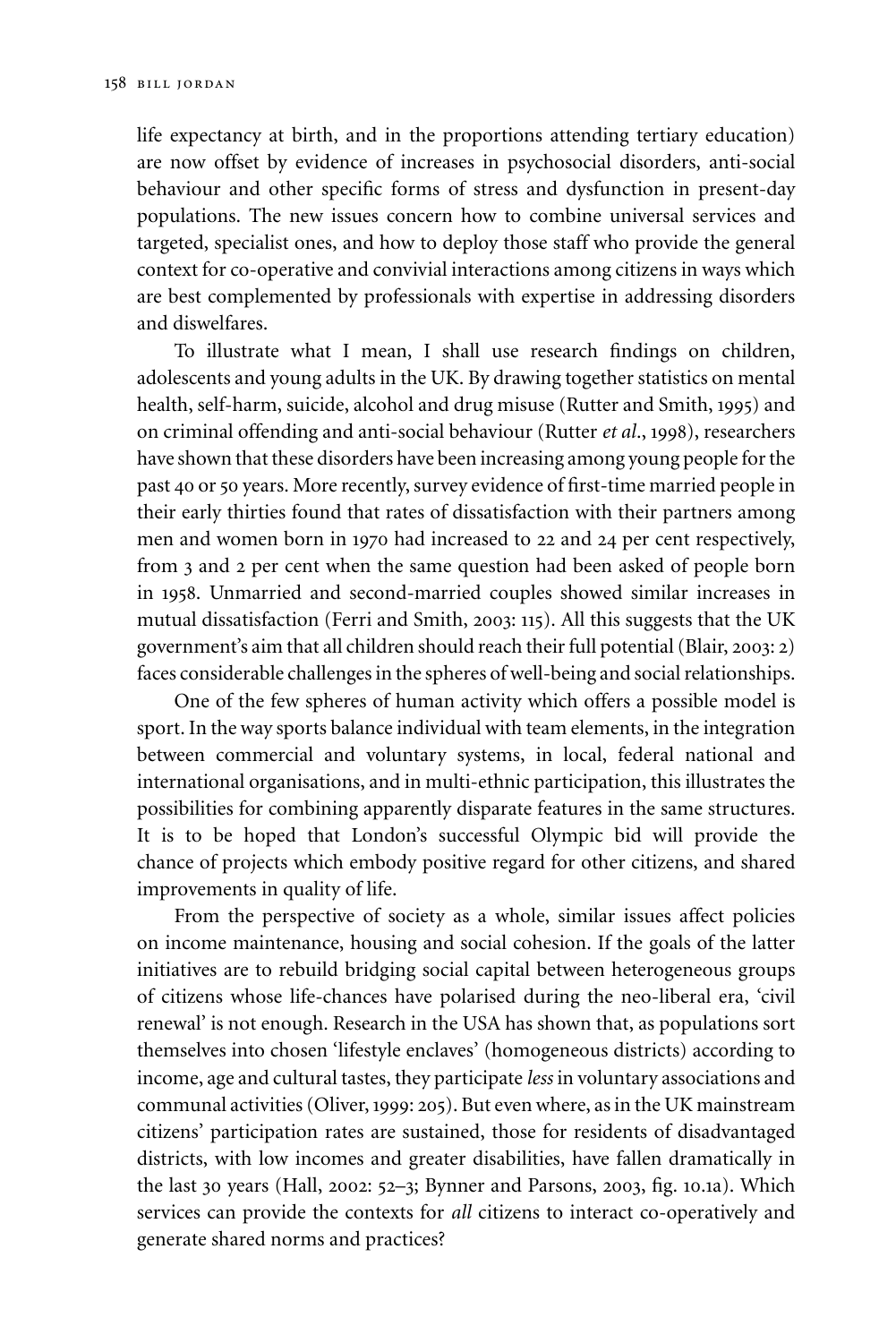In a global perspective, all these issues are even more stark. Failed states and collapsing economies in the developing world, and growing inequalities and insecurities in the post-communist countries, have led the exit option (migration to affluent states) to be increasingly attractive (Jordan and Düvell, 2003, ch.5). International organisations such as the IMF, World Bank and World Trade Organisation have moved beyond the Washington Consensus on privatisation of public infrastructures and commercialisation of social relations. But they still lack a convincing model of how government services, NGOs, enterprises and local communities can interact to the advantage of the poorest populations (ibid., chs 2 and 4). The tsunami disaster and African poverty have highlighted these deficiencies.

Individualism and the choice agenda have left a vacuum in social policy around the collective context, and the basis for membership, participation and belonging. I have argued that any new paradigm for solidarity (national and global) must start from a better economic analysis of the contextual and relational elements in services. The goal of social policy theory and research might then be to clarify the optimum balance between public and private provision, and between universal and specialist agencies.

#### **References**

Abrams, F. (2002), *Below the Breadline: Living on the Minimum Wage*, London: Profile Books. Argyle, M. (1999), 'Causes and correlates of human happiness', in D. Kahneman, E. Diener and

N. Schwarz (eds), *Well-being: The Foundations of Hedonic Psychology*, New York: Russell Sage Foundation, pp. 353–73.

BBC Radio 4 (2004a), Business News, 3 August.

BBC World Service (2004a), News and Economic Report, 30 November.

BBC World Service (2004b), News, 4 November.

Baumol, W. (1967), 'The macroeconomics of unbalanced growth', *American Economic Review*, 57: 415–26.

Baumol, W., Batey-Blackman, S. and Wolf, E. (1985), 'Unbalanced growth revisited: asymptotic stagnancy and new evidence', *American Economic Review*, 806–17.

- Beck, U. and Beck-Gernsheim, E. (2002), *Individualisation*, London: Sage.
- Begg, D., Fischer, S. and Dornbusch, R. (1997), *Economics*, 5th edn, London: McGraw Hill.
- Blair, T. (2003), Foreword to 'Every child matters', Cm 5860, Stationery Office/Department for Education and Skills, London, pp. 1–2.
- Blunkett, D. (2003), *Active Citizens, Strong Communities: Progressing Civil Renewal*, London: Home Office.
- Blunkett, D. (2004), 'New challenges for race equality and community cohesion in the 21st century', Speech to the Institute for Public Policy Research, London, 7 July.
- Buchanan, J. M. (1965), 'An economic theory of clubs', *Economica*, 32: 1–14.
- Buchanan, J. M. (1980), *The Economics of Politics*, London: Institute for Economic Affairs.
- Buchanan, J. M. and Tullock, G. (1962), *The Calculus of Consent: Logical Foundations of Constitutional Democracy*, Ann Arbor: Michigan University Press.
- Bunting, M. (2004), *Willing Slaves: How the Overwork Culture is Ruling Our Lives*, London: Harper-Collins.
- Bynner, J. and Parsons, S. (2003), 'Social participation, values and crime', in E. Ferri, J. Bynner and M. Wordsworth (eds), *Changing Britain, Changing Lives: Three Generations at the Turn of the Century*, London: Institute of Education, pp. 261–4.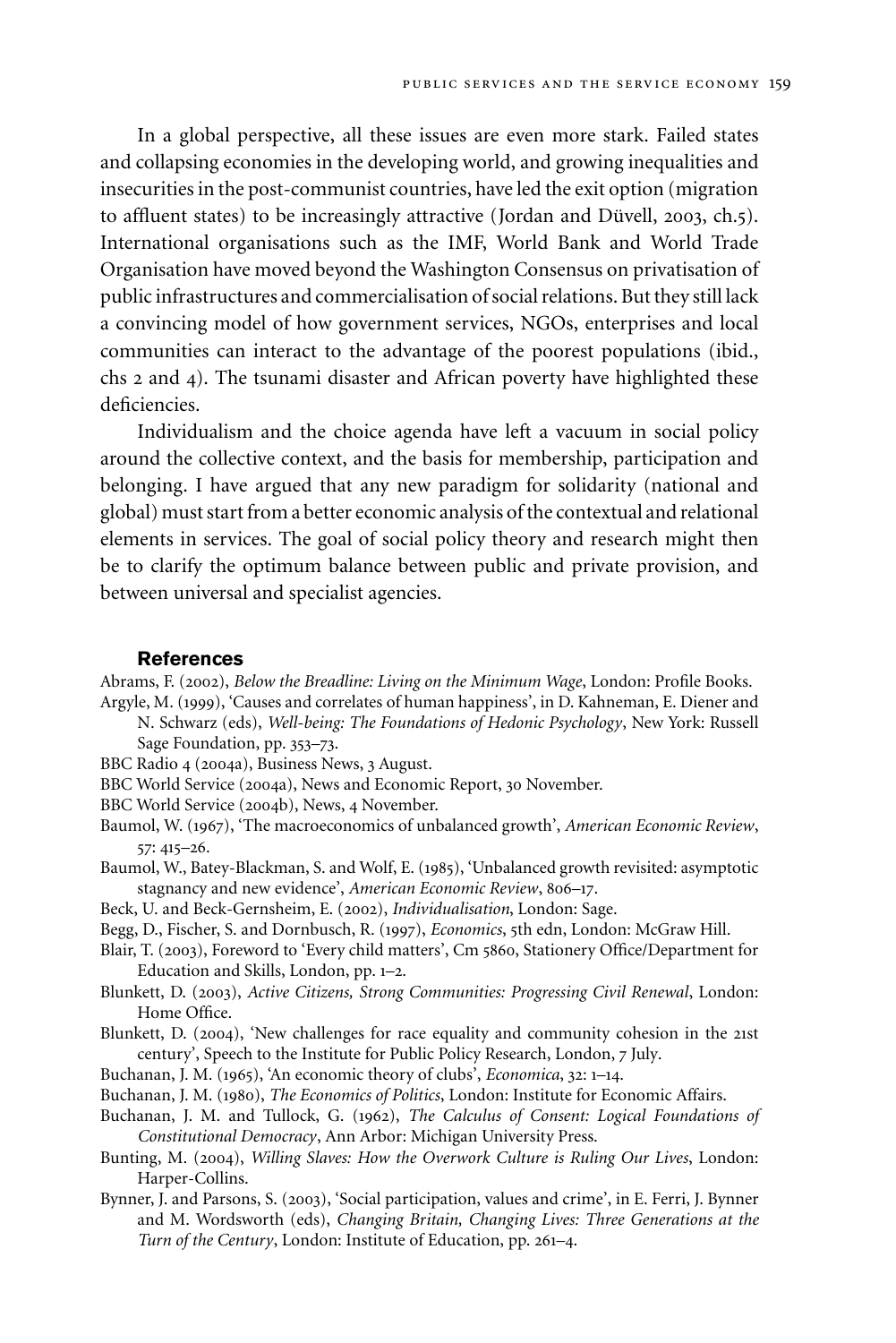- Clarke, J. and Newman, J. (1993), 'Managing to survive? Dilemmas of changing organisational forums in the public sector', in N. Deakin and R. Page (eds),*The Costs ofWelfare*, Aldershot: Social Policy Association, Avebury.
- Cole, G. D. H. (1920), *Guild Socialism Re-stated*, London: Leonard Parsons.
- Cole, G. D. H. (1927), *The Economic System: An Elementary Outline*, London: Longman.
- Cole, G. D. H. (ed.) (1933), *What Everybody Wants to Know About Money*, London: Gollancz.
- Cole, G. D. H. (1945), 'A retrospect of the history of voluntary service', in A. F. C. Bourdillon (ed.), Voluntary Social Services: Their Place in the Modern State, London: Methuen, pp. 11–30.
- Dasgupta, P. and Serageldin, I. (eds) (2000), *Social Capital: A Multifaceted Perspective*, Washington, DC: World Bank.
- Davies, H. (1992), *Fighting Leviathan: Building Social Markets that Work*, London: Social Market Foundation.
- Dean, H. (ed.) (2004), *The Ethics of Welfare: Human Rights, Dependency and Responsibility*, Bristol: Policy Press.
- Department of Social Security (DSS) (1998), 'A new contract for welfare', Cm. 3805, Stationery Office, London.
- Diener, E. (2000), 'Subjective well-being: the science of happiness and a proposal for a national index', *American Psychologist*, 55: 1, 34–43.
- Douglas, C. H. (1919), *Economic Democracy* (reprint 1974), Sudbury: Bloomfield.
- Douglas, C. H. (1920), *Credit Power and Democracy*, London: Cecil Palmer.
- Dukelow, F. (2004), '"Self-improved citizens": citizenship, social inclusion and the politics of welfare', in P. Herrmann (ed.), *Citizenship Revisited: Threats or Opportunities of Shifting Boundaries*, New York: Nova Science, pp. 23–43.
- Ehrenreich, B. (2002), *Nickel and Dimed: Undercover in Low-Wage USA*, London: Granta Books.
- Elliott, L. (2004), 'Germany in search of its own Thatcher and Blair', *Guardian*, 19 July.
- Elster, J. (1985), *Making Sense of Marx*, Cambridge: Cambridge University Press.
- Esping-Andersen, G. (1990), *The Three Worlds of Welfare Capitalism*, Cambridge: Polity.
- Esping-Andersen, G. (ed.) (1996), *Welfare States in Transition: National Transitions in Global Economies*, London: Sage.
- Esping-Andersen, G. (1999), *Social Foundations for Post-Industrial Economics*, Oxford: Oxford University Press.
- Ferri, E. and Smith, K. (2003), 'Partnership and parenthood', in E. Ferri, J. Bynner and M. Wadsworth (eds), *Changing Britain, Changing Lives: Three Generations at the Turn of the Century*, London: Institute of Education, pp. 105–32.
- Fischer, T. (1992), *Under the Frog*, Harmondsworth: Penguin.
- Foldvary, F. (1994), *Public Goods and Private Communities: The Market Provision of Social Services*, Aldershot: Edward Elgar.
- Frey, B. and Stutzer, A. (2000), 'Happiness, economy and institutions', *Economic Journal*, 110: 466, 918–38.
- Frey, B. S. and Stutzer, A. (2002), *Happiness and Economics: How the Economy and Institutions Affect Human Wellbeing*, New Jersey: Princeton University Press.
- Giddens, A. (1991), *Modernity and Self-Identity: Self and Society in the Late Modern Age*, Cambridge: Polity.
- Giddens, A. (1992), *The Transformation of Intimacy: Sexuality, Love and Eroticism in Modern Societies*, Cambridge: Polity.
- Giddens, A. (1998), *The Third Way: The Renewal of Social Democracy*, Cambridge: Polity.
- Giddens, A. (1999), 'Family', Reith Lectures (4), BBC Radio 4, 28 April.
- Guardian (2005), 'Blair's green antidote to beating the blues', 8 March.
- Hall, P. A. (2002), 'Great Britain: the role of government and the distribution of social capital', in R. D. Putnam (ed.), *Democracies in Flux*, Oxford: Oxford University Press, pp. 21–58.
- Hayek, F. A. (1960), *The Constitution of Liberty*, London: Routledge & Kegan Paul.
- Held, D., McGrew, A., Goldblatt, D. and Perraton, J. (1999), *Global Transformations: Politics, Economics and Culture*, Cambridge: Polity.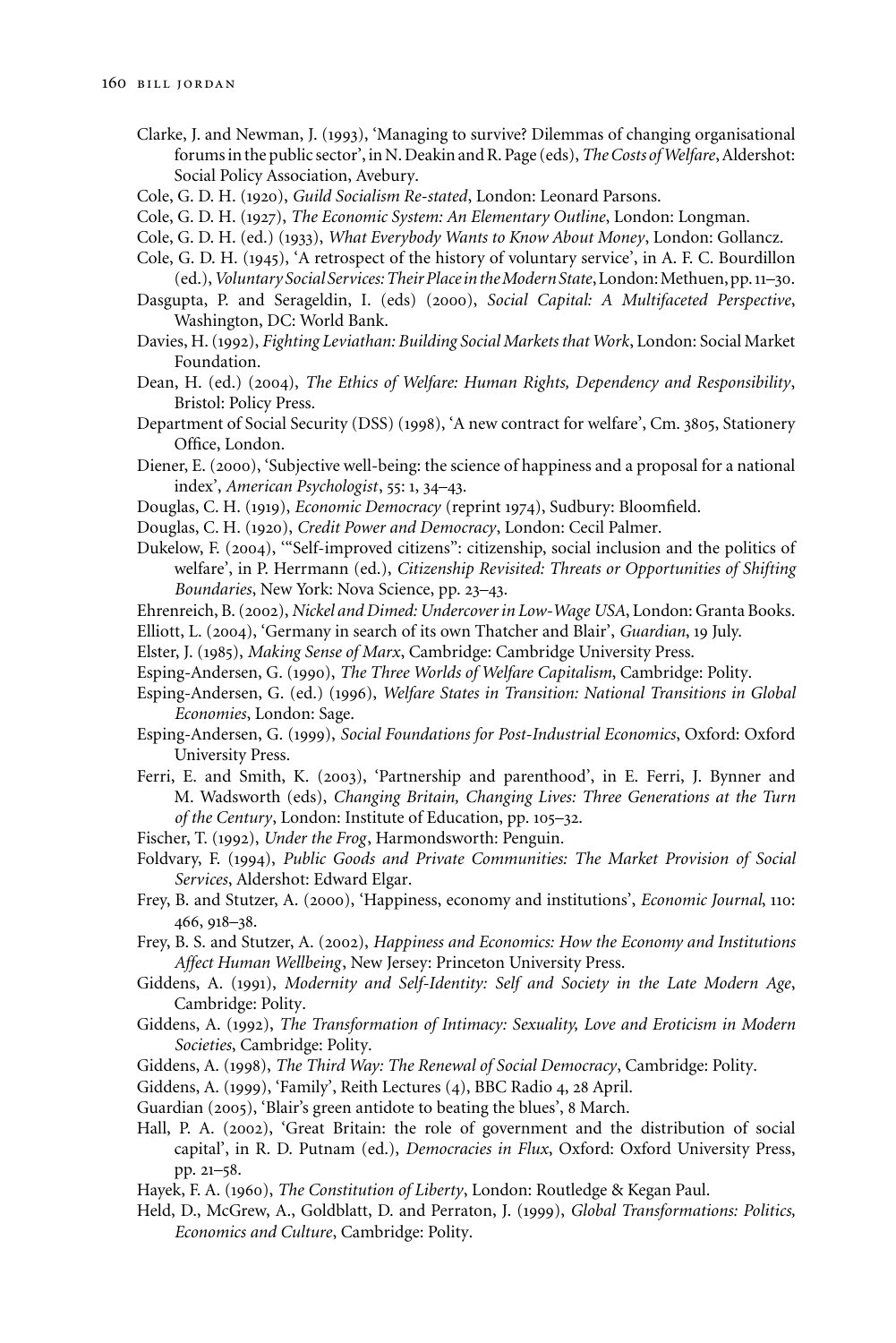- Helliwell, J. F. (2002), 'How's life? Combining individual and national variables in explaining subjective wellbeing', in 'Social capital, poverty, mobility and well-being', Rusel Papers, Civil Series 5/2002, Exeter: Exeter University, Department of Politics, pp. 20–53.
- Hills, J. and Lelkes, O. (1999), 'Social security, selective universalism and patchwork redistribution', in R. Jowell, A. Park, J. Curtice, K. Thomson, C. Bromley and M. Phillips (eds), *British Social Attitudes*, Aldershot: Ashgate.
- Hirsch, F. (1977), *Social Limits to Growth*, London: Routledge & Kegan Paul.
- Hirschman, A. O. (1970), *Exit, Voice and Loyalty: Responses to Decline in Firms, Organizations and States*, Cambridge, MA: Harvard University Press.
- Hirschman, A. O. (1977), *The Passions and the Interests: Political Arguments for Capitalism before its Triumph*, Princeton, NJ: Princeton University Press.
- Hirschman, A. O. (1978), 'Exit, voice and the state', *World Politics*, 31: 90–107.
- Hobson, J. A. (1900), *Money Problems*, London: Stamford.
- Home Office (2002), 'Community cohesion', A Report of the Independent Review Team (chaired by Ted Cantle), London: Home Office.
- Hutchinson, F. and Burkitt, B. (1997), *The Political Economy of Social Credit and Guild Socialism*, London: Routledge.
- Hutchinson, F., Mellor, M. and Olsen, W. (2002), *The Politics of Money: Towards Sustainability and Economic Democracy*, London: Pluto.
- Iversen, T. and Wren, A. (1998), 'Equality, employment and budgetary restraint: the trilemma of the service economy', *World Politics*, 50: 242–56.
- Jordan, B. (1983), *Automatic Poverty*, London: Routledge & Kegan Paul.
- Jordan, B. (1998), *The New Politics of Welfare: Social Justice in a Global Context*, London: Sage.
- Jordan, B. (2004), *Sex, Money and Power: The Transformation of Collective Life*, Cambridge: Polity.
- Jordan, B. and Düvell, F. (2003), *Migration: The Boundaries of Equality and Justice*, Cambridge, Polity.
- Lane, R. E. (2000), *The Loss of Happiness in Market Societies*, Cambridge: Cambridge University Press.
- Layard, R. (2003), Happiness: has social science a clue?, Lionel Robbins Memorial Lectures, London School of Economics, London, 3–5 March.
- Layard, R. (2005), *Happiness: Lessons from a New Science*, London: Allen Lane.
- Leadbeater, C. (2004), 'The shape of things to come', *Guardian Society*, 14 April, p. 7.
- Lustiger-Thaler, H. and Shragge, E. (1993), 'Social movements and social welfare: the political problem of needs', in G. Drover and P. Kerans (eds), *New Approaches to Welfare Theory*, Aldershot: Edward Edgar, pp. 161–76.
- Machiavelli, N. (1525), 'Discourses on the first ten volumes of Titus Livius', in A. Gilbert (ed.), *Machiavelli: The Chief Works and Others*, Durham: Duke University Press (1965), ch. 2.
- Marx, K. (1867), *Capital*, Vol. I, Moscow: Progress Publishers.
- Myers, D. G. (1999), 'Close relationships and quality of life', in D. Kahneman, E. Diener and N. Schwarz (eds), *Well-being: The Foundations of Hedonic Psychology*, New York: Russell Sage Foundation, pp. 374–91.
- National Statistics (2004), *Financial Statistics*, 511, November.
- Niskanen, W. A. (1975), 'Bureaucrats and politicians', *Journal of Law and Economics*, 18: 617–43. Oates, W. E. (1972), *Fiscal Federalism*, New York: Harcourt Brace Jovanovich.
- Oliver, J. E. (1999), 'The effects of metropolitan economic segregation on civic participation', *American Journal of Political Science*, 43: 186–212.
- Olson, M. (1965), *The Logic of Collective Action: Public Goods and the Economics of Groups*, Cambridge, MA: Harvard University Press.
- Olson, M. (1982), *The Rise and Decline of Nations: Economic Growth, Stagflation and Social Rigidities*, New Haven, CT: Yale University Press.
- Pigou, A. C. (1920), *The Economics of Welfare*, London: Macmillan.
- Pusey, M. (2003), *The Experience of Middle Australia: the Dark Side of Economic Reform*, Cambridge: Cambridge University Press.